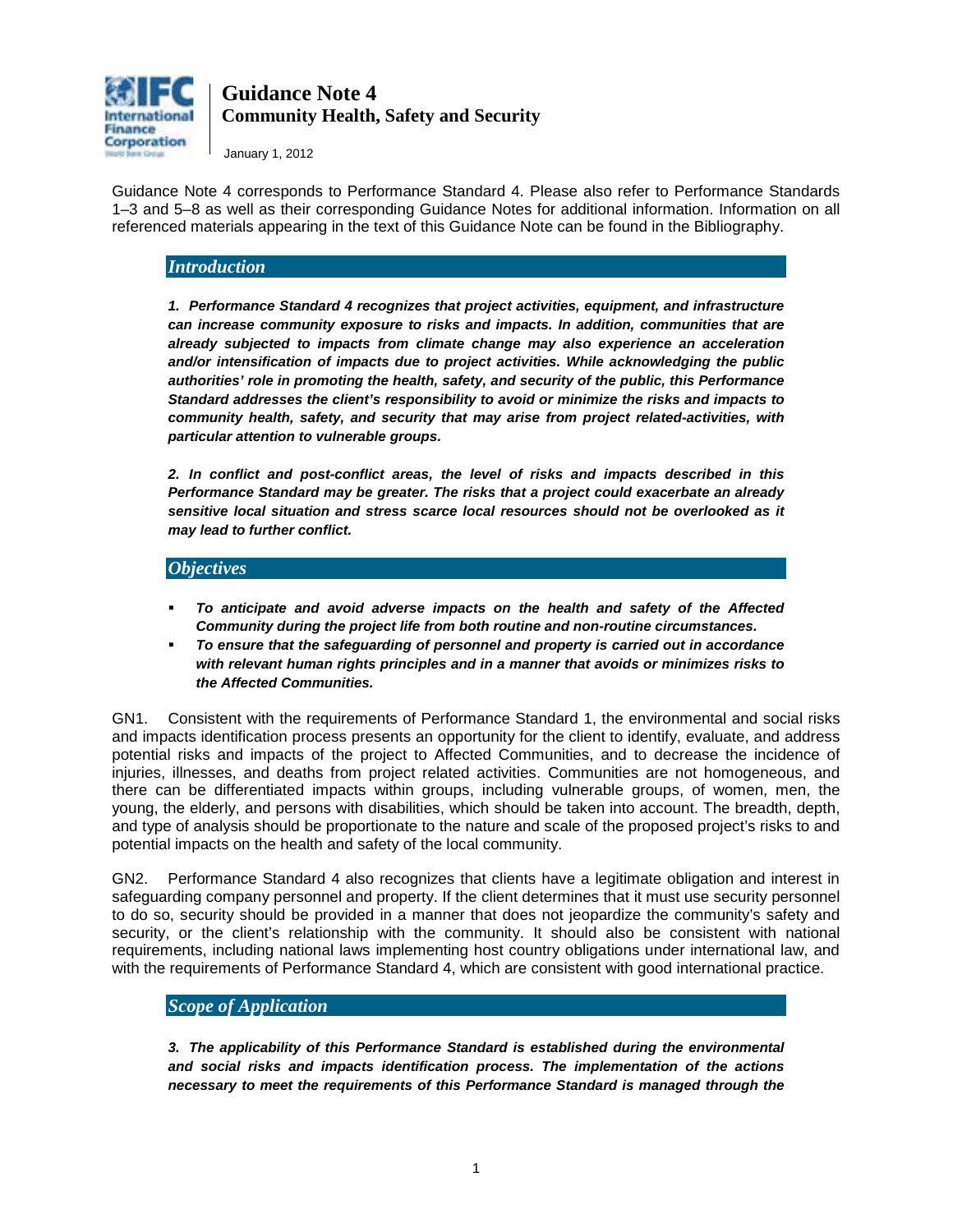

January 1, 2012

*client's Environmental and Social Management System, the elements of which are outlined in Performance Standard 1.* 

*4. This Performance Standard addresses potential risks and impacts to the Affected Communities from project activities. Occupational health and safety requirements for workers are included in Performance Standard 2, and environmental standards to avoid or minimize impacts on human health and the environment due to pollution are included in Performance Standard 3.* 

#### *Requirements*

#### *Community Health and Safety*

*5. The client will evaluate the risks and impacts to the health and safety of the Affected Communities during the project life-cycle and will establish preventive and control measures consistent with good international industry practice (GIIP),<sup>1</sup> such as in the World Bank Group Environmental, Health and Safety Guidelines (EHS Guidelines) or other internationally recognized sources. The client will identify risks and impacts and propose mitigation measures that are commensurate with their nature and magnitude. These measures will favor the avoidance of risks and impacts over minimization.* **\_\_\_\_\_\_\_\_\_\_\_\_\_\_\_\_\_\_\_\_\_\_\_\_\_\_\_\_\_\_\_\_\_\_\_\_\_\_\_\_\_\_\_\_\_\_\_\_\_\_\_\_\_\_\_**

**<sup>1</sup>***Defined as the exercise of professional skill, diligence, prudence, and foresight that would reasonably be expected from skilled and experienced professionals engaged in the same type of undertaking under the same or similar circumstances globally or regionally.*

GN3. Community health and safety considerations should be addressed through a process of environmental and social risks and impacts identification resulting in an Action Plan for disclosure to project Affected Communities. When complex health or safety issues are involved, it may be appropriate for the client to engage external experts for a free-standing assessment, complementing the risks and impacts identification process required under Performance Standard 1. Details of the Health Impact Assessment process and examples of critical elements can be found in [IFC's Introduction to Health](http://www1.ifc.org/wps/wcm/connect/Topics_ext_content/ifc_external_corporate_site/IFC%20Sustainability/Publications/Publications_Handbook_HealthImpactAssessment__WCI__1319578475704?id=8fcfe50048d2f6259ab2bf4b02f32852&WCM_Page.ResetAll=TRUE&CACHE=NONE&CONT)  [Impact Assessment.](http://www1.ifc.org/wps/wcm/connect/Topics_ext_content/ifc_external_corporate_site/IFC%20Sustainability/Publications/Publications_Handbook_HealthImpactAssessment__WCI__1319578475704?id=8fcfe50048d2f6259ab2bf4b02f32852&WCM_Page.ResetAll=TRUE&CACHE=NONE&CONT) The handbook provides detailed guidance on the assessment of health impacts for projects with higher risks of health impacts of varying degrees of complexity covering such aspects as consulting with communities on health and safety aspects, assessment of baseline conditions, health monitoring by private sector companies and local governments, health risk assessment, and mitigation measures for the main categories of community health risks. Other sources of guidance on the management of health and safety aspects include applicable sections of the [World Bank Group General](http://www1.ifc.org/wps/wcm/connect/topics_ext_content/ifc_external_corporate_site/ifc+sustainability/risk+management/sustainability+framework/sustainability+framework+-+2006/environmental%2C+health%2C+and+safety+guidelines/ehsguidelines)  [Environmental, Health, and Safety \(EHS\) Guidelines](http://www1.ifc.org/wps/wcm/connect/topics_ext_content/ifc_external_corporate_site/ifc+sustainability/risk+management/sustainability+framework/sustainability+framework+-+2006/environmental%2C+health%2C+and+safety+guidelines/ehsguidelines) (for example, [Section 1.5, Hazardous Materials](http://www1.ifc.org/wps/wcm/connect/47d9ca8048865834b4a6f66a6515bb18/1-5%2BHazardous%2BMaterials%2BManagement.pdf?MOD=AJPERES)  [Management\)](http://www1.ifc.org/wps/wcm/connect/47d9ca8048865834b4a6f66a6515bb18/1-5%2BHazardous%2BMaterials%2BManagement.pdf?MOD=AJPERES). Where mitigation measures require action by third parties, such as national or local governments, the client should, if permitted by the relevant governmental agency, be prepared to work with them in order to find a solution that helps meet the requirements of Performance Standard 4.

GN4. The community engagement requirements of Performance Standard 4 can be met through implementation of the community engagement process described in paragraphs 22 through 25 of Performance Standard 1, including the informed consultation and participation process of Affected Communities, in the case of projects with potential significant adverse impacts on them.

GN5. Community health and safety management is more than a technical issue. It also requires a sound understanding of the social and cultural processes through which communities experience, perceive, and respond to risks and impacts. Community perceptions are often conditioned less by technical or quantitative assessments, and more by the ways in which community members experience change in their environments. They are, for example, likely to have greater perception of risk where it is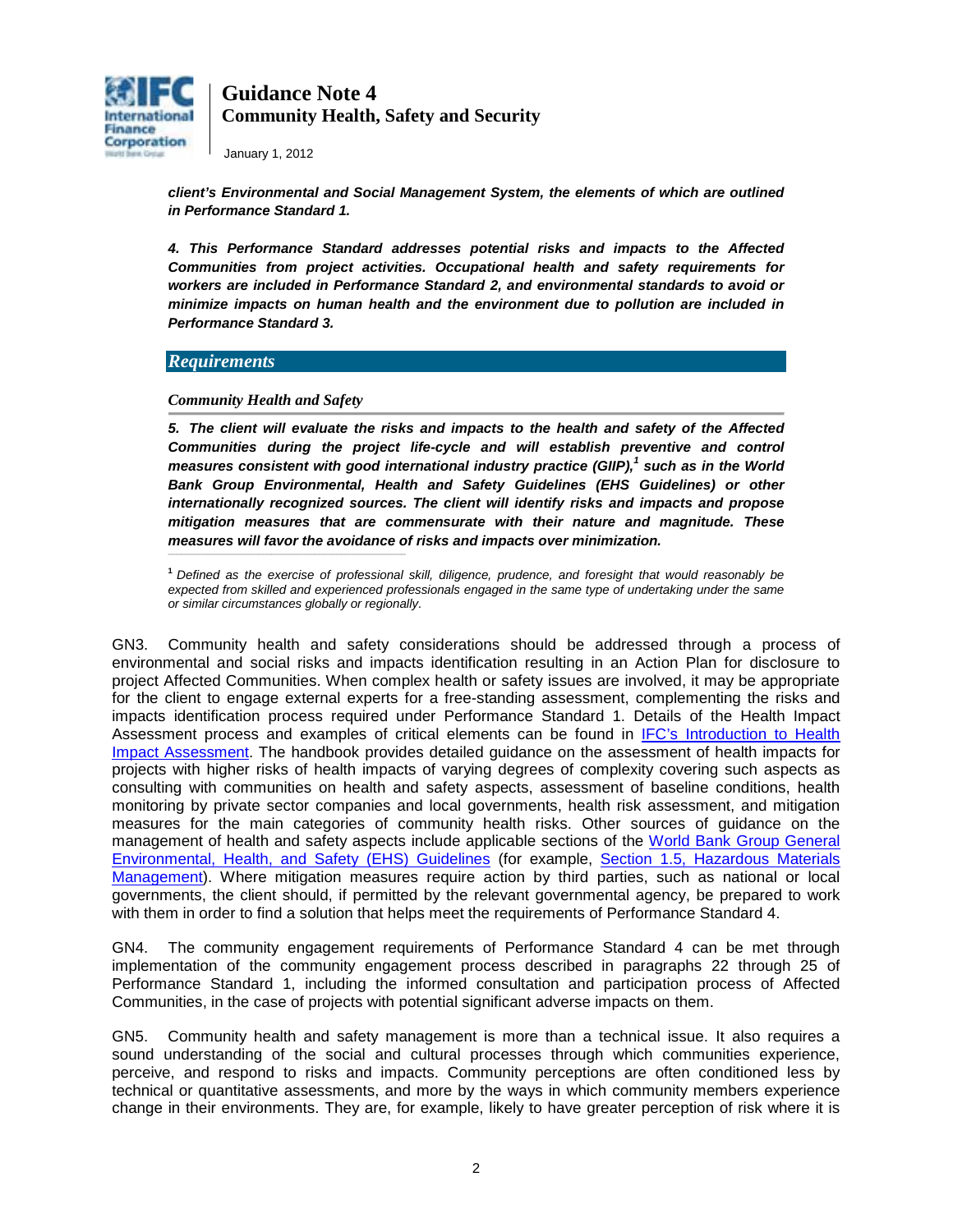

January 1, 2012

involuntary, complex, beyond their personal control, or where the distribution of risks and benefits is considered inequitable.

#### *Infrastructure and Equipment Design and Safety*

*6. The client will design, construct, operate, and decommission the structural elements or components of the project in accordance with GIIP, taking into consideration safety risks to third parties or Affected Communities. When new buildings and structures will be accessed by members of the public, the client will consider incremental risks of the public's potential exposure to operational accidents and/or natural hazards and be consistent with the principles of universal access. Structural elements will be designed and constructed by competent professionals, and certified or approved by competent authorities or professionals. When structural elements or components, such as dams, tailings dams, or ash ponds are situated in high-risk locations, and their failure or malfunction may threaten the safety of communities, the client will engage one or more external experts with relevant and recognized experience in similar projects, separate from those responsible for the design and construction, to conduct a review as early as possible in project development and throughout the stages of project design, construction, operation, and decommissioning. For projects that operate moving equipment on public roads and other forms of infrastructure, the client will seek to avoid the occurrence of incidents and injuries to members of the public associated with the operation of such equipment.* 

GN6. Qualified and experienced professionals are those with proven experience designing and constructing projects of a similar complexity. Qualifications may be demonstrated through a combination of formal technical training and practical experience, or through more formal professional registration or certification systems at the national or international levels.

GN7. The need for certification and approval of structural elements to meet the requirements of Performance Standard 4 will entail consideration of engineering safety competencies including geotechnical, structural, electrical, mechanical, and fire specialties. Clients will be expected to base this determination, which in some cases will be in addition to or beyond local regulatory requirements, on the potential risk of adverse consequences posed by the nature and use of these structural elements and the natural conditions of the area (i.e., potential for hurricanes, earthquakes, flooding, etc.). Additional guidance is provided in the [General and Industry Sector EHS Guidelines.](http://ifchq14.ifc.org/ifcext/enviro.nsf/Content/F067BEBE3AF7995E85256D87005087E9?OpenDocument)

GN8. Projects involving structures and buildings accessible to workers and the public must obtain certification of structural and fire safety aspects by engineering and fire safety professionals registered with national or international professional organizations to perform such certification and/or local regulatory agencies with oversight on these matters. Buildings accessible to the public should be designed, constructed, and operated in full compliance with local building codes, local fire department regulations, local legal/insurance requirements, and in accordance with an internationally accepted life and fire safety (L&FS) standard. Examples of the type of buildings include: health and education facilities; hotels, convention centers, and leisure facilities; retail and commercial facilities; and airports, other public transport terminals, and transfer facilities. Section 3.3 (L&FS) of the General EHS Guidelines further defines this requirement as it relates to fire and other safety standards for new buildings and buildings to be renovated. In the case of buildings destined for public access or other high risk structures, certification must be conducted at the design stage of the project and after construction. Operational phase certifications may be required in some cases where the potential for structural changes during operation is a concern. For all projects with risks to workers and the public, the client should also build its internal capacity to monitor engineering and fire safety of its operations, including periodic monitoring and internal audits.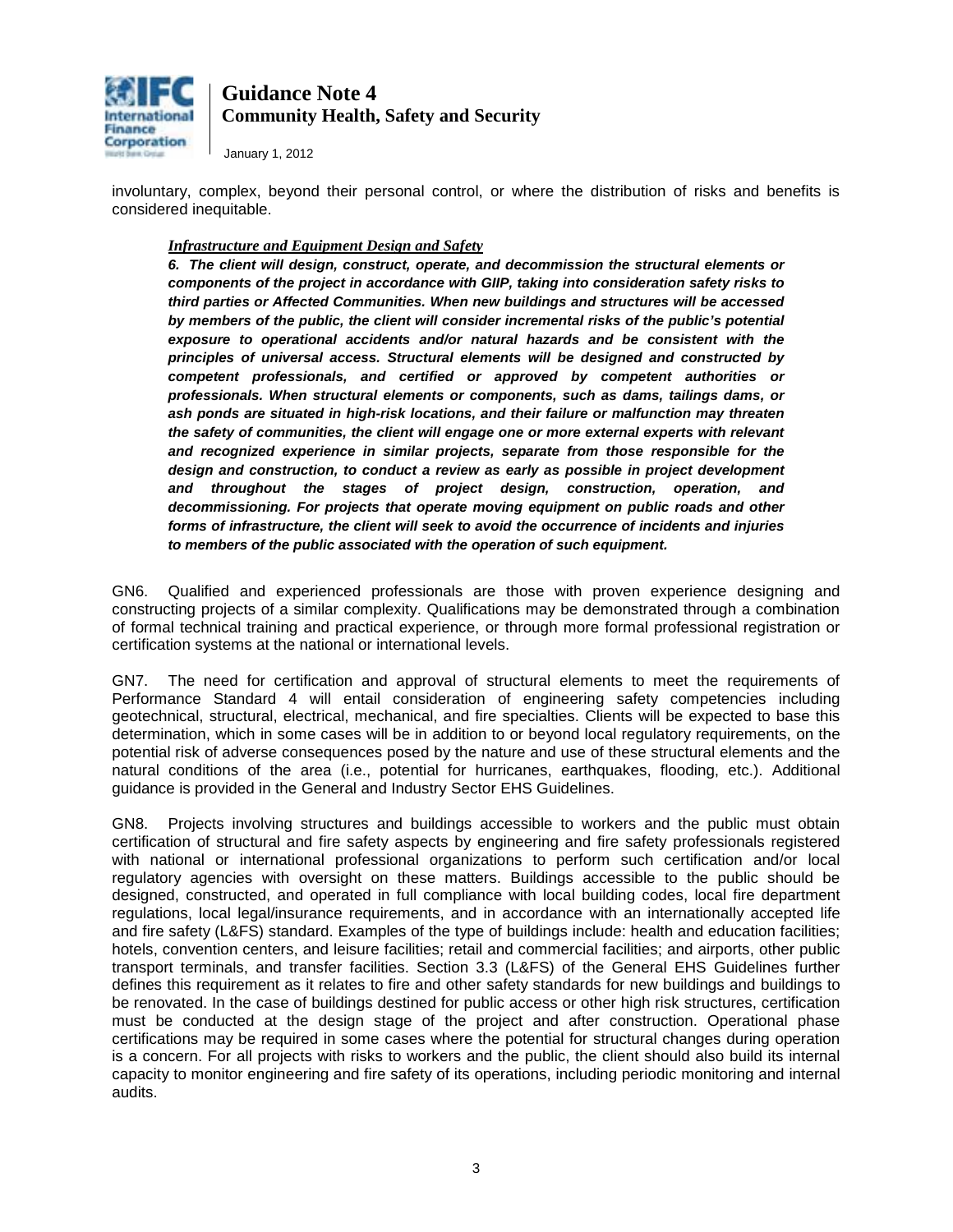

January 1, 2012

GN9. High risk structural elements are also commonly encountered in larger projects and include those that could threaten human life in the event of failure, such as dams located upstream of communities. In these cases, a risk assessment, in addition to the local engineering certification requirements, should be performed by competent experts and external experts. Representative types of dams which may require risk assessments and/or review by external experts include hydroelectric power dams; mine tailings dams; dams for ash ponds; fluid overburden and spoils dams; water and other liquid storage dams; and dams for wastewater and storm water management. For examples of risk-based criteria that can be used to evaluate dams see Annex A.

GN10. In line with the safety concerns addressed in the previous paragraphs of this Guidance Note, consistent with the Performance Standard 1 requirements applicable to the protection of vulnerable groups as well as Performance Standard 2 requirements on non-discrimination and equal opportunity, buildings designed for access by members of the public should also address the safe and open accessibility and egress for persons with disabilities. Where new buildings will be accessed by the public, the design should be consistent with the principles of universal access. The Convention on the Rights of Persons with Disabilities, which sets out the legal obligations of States to promote and protect the rights of persons with disabilities, includes aspects of universal accessibility. Certain cultural, legal, and institutional barriers make women and girls with disabilities the victims of two-fold discrimination: as women and as persons with disabilities. The issue of accessibility is among the key principles of the Convention which should be included in the design and operation of buildings intended for public use. The concept of "Universal Design" is defined in Article 2 of the United Nations (UN) convention as follows: "*the design of products, environments, programmes and services to be usable by all people, to the greatest extent possible, without the need for adaptation or specialized design "Universal Design" shall not exclude assistive devices for particular groups of persons with disabilities where this is needed".* The concept of "Reasonable Accommodation" can be utilized in situations where Universal Design alone is insufficient to remove barriers to accessibility. As defined in the UN convention, "Reasonable Accommodation" means "*necessary and appropriate modification and adjustments not imposing a disproportionate or undue burden, where needed in a particular case, to ensure to persons with disabilities the enjoyment or exercise on an equal basis with others of all human rights and fundamental freedoms."* 

GN11. According to the UN Global Status Report on Road Safety (2009), approximately 1.3 million people die each year on the world's roads, and between 20 and 50 million sustain non-fatal injuries. A significant proportion of these fatalities and injuries involve pedestrians, cyclists and motorcyclists. Private sector entities whose commercial activities depend on the use of owned or contracted road vehicle fleets for the transport of goods or provision of services have a particularly important role and responsibility in preventing road accidents to safeguard the lives of community residents along transport routes as well as the lives of their own employees. The role of companies is even more important in jurisdictions with poor quality infrastructure (i.e., lack of proper signaling and illumination, poor road surfaces, lack of proper pedestrian walkways and cross-walks, urban congestion, etc.), poor driver regulations and enforcement (i.e., weak driver licensing rules and enforcement and poor enforcement of road safety rules such as speed limits), and inadequate emergency response infrastructure (i.e., lack of emergency ambulatory and trauma care). Therefore, the client should implement driver and traffic safety programs proportional to the scope and nature of project activities according to the principles described in the General EHS Guidelines (Section 3.4 Traffic Safety). Where transport-related activities are performed by subcontractors, clients should use commercially reasonable efforts to influence the safety of these service providers, contractually requiring traffic safety risk analysis and adoption and implementation of driver safety programs. Management programs should include traffic emergency preparedness and response plans that address contingencies for emergency assistance to the driver and to third parties alike, particularly in remote locations or situations with little capacity to address emergencies involving trauma cases and other serious injuries.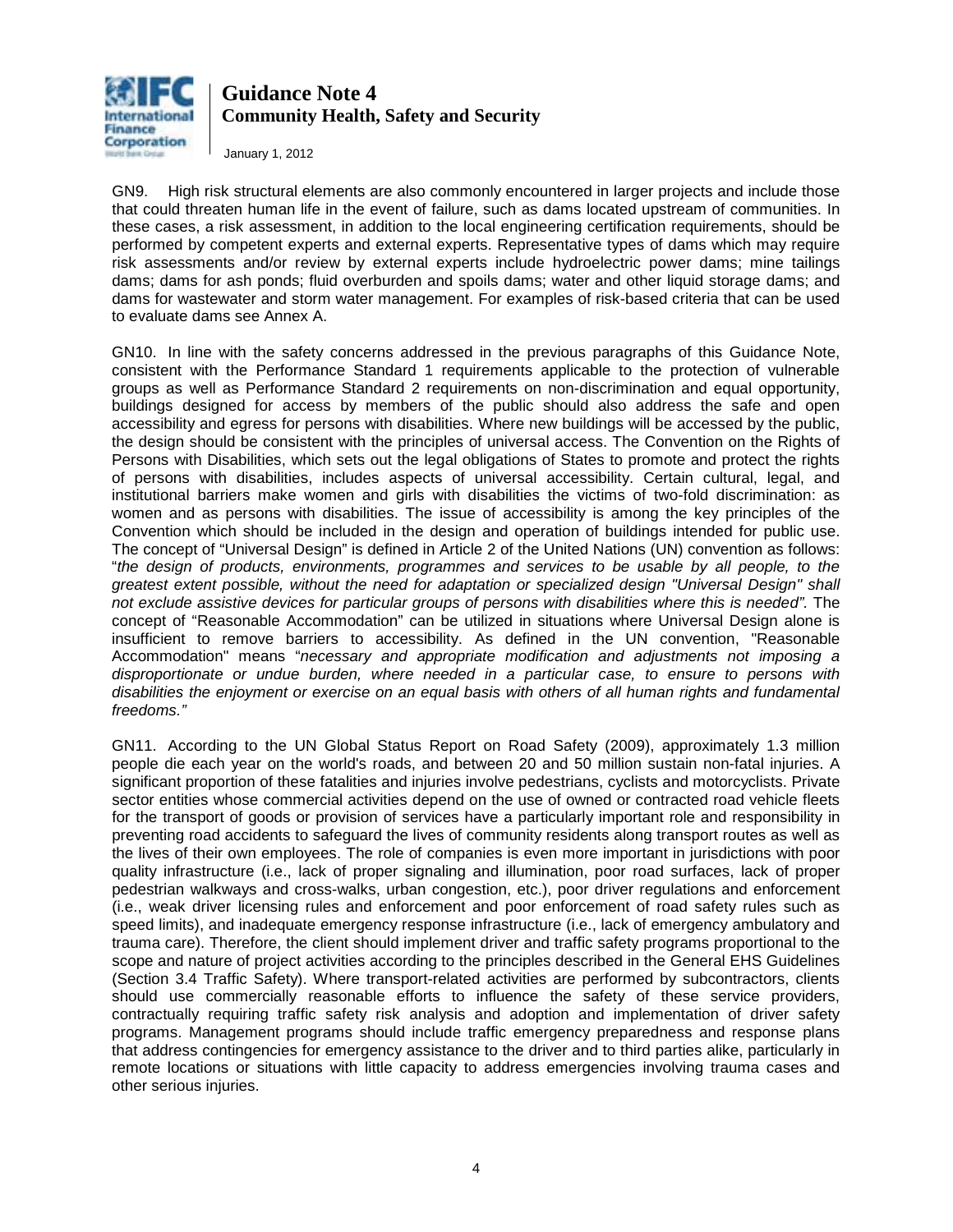

January 1, 2012

#### *Hazardous Materials Management and Safety*

*7. The client will avoid or minimize the potential for community exposure to hazardous materials and substances that may be released by the project. Where there is a potential for the public (including workers and their families) to be exposed to hazards, particularly those that may be life-threatening, the client will exercise special care to avoid or minimize their exposure by modifying, substituting, or eliminating the condition or material causing the potential hazards. Where hazardous materials are part of existing project infrastructure or components, the client will exercise special care when conducting decommissioning activities in order to avoid exposure to the community. The client will exercise commercially*  reasonable efforts to control the safety of deliveries of hazardous materials, and of *transportation and disposal of hazardous wastes, and will implement measures to avoid or control community exposure to pesticides, in accordance with the requirements of Performance Standard 3.* 

GN12. In addition to addressing the release of hazardous materials consistent with Performance Standard 3, clients should also evaluate the risks and impacts posed by the management of hazardous materials that may extend beyond the project's property boundary and into areas inhabited or used by the community. Clients should take steps to avoid or minimize community exposure to hazards associated with the project. One of the ways to accomplish this is by using less hazardous substitutes where they are found to be technically and financially feasible and cost effective.

GN13. Because some hazardous materials may pose a significant risk to the community at the end of their life-cycle, Performance Standard 4 requires that clients make reasonable efforts to avoid their use, unless there are no feasible alternatives or the client can ensure their safe management. Examples of materials whose use is no longer considered good practice include asbestos-containing building materials or PCBs in electrical equipment. The safe management of hazardous materials should extend into the decommissioning phase of the project when remaining wastes, including demolition wastes, must be safely managed according to the waste management requirements of Performance Standard 3. Additional guidance is provided in the General EHS Guideline [\(as described in Section 1.5 – Hazardous](http://ifchq14.ifc.org/ifcext/enviro.nsf/Content/F067BEBE3AF7995E85256D87005087E9?OpenDocument)  Materials Management) [and relevant sections of the Industry Sector EHS Guidelines.](http://ifchq14.ifc.org/ifcext/enviro.nsf/Content/F067BEBE3AF7995E85256D87005087E9?OpenDocument) The assessment of potential impacts due to exposure to hazardous materials should consider differentiated activities and use of resources by community members, taking into account the most vulnerable, susceptible, or potentially exposed members of the population. For example, in an evaluation of environmental exposures to contaminated media, women may be found to be the most significantly affected through exposure to contaminated water (while at work washing clothes or collecting water) or children through exposure to contaminated soils while at play. Where exposure assessments are necessary, they should be based on internationally accepted quantitative risk assessment frameworks (as described in the General EHS Guidelines, Section 1.8 – Contaminated Land).

GN14. Even if clients cannot exert direct control over the actions of their contractors and subcontractors, clients should use commercially reasonable means to investigate their capacity to address safety issues, communicate their expectations of safety performance, and otherwise influence the safety behavior of contractors, especially those involved in the transportation of hazardous materials to and from the project site.

#### *Ecosystem Services*

*8. The project's direct impacts on priority ecosystem services may result in adverse health and safety risks and impacts to Affected Communities. With respect to this Performance Standard, ecosystem services are limited to provisioning and regulating services as defined in paragraph 2 of Performance Standard 6. For example, land use changes or the loss of natural buffer areas such as wetlands, mangroves, and upland forests that mitigate the*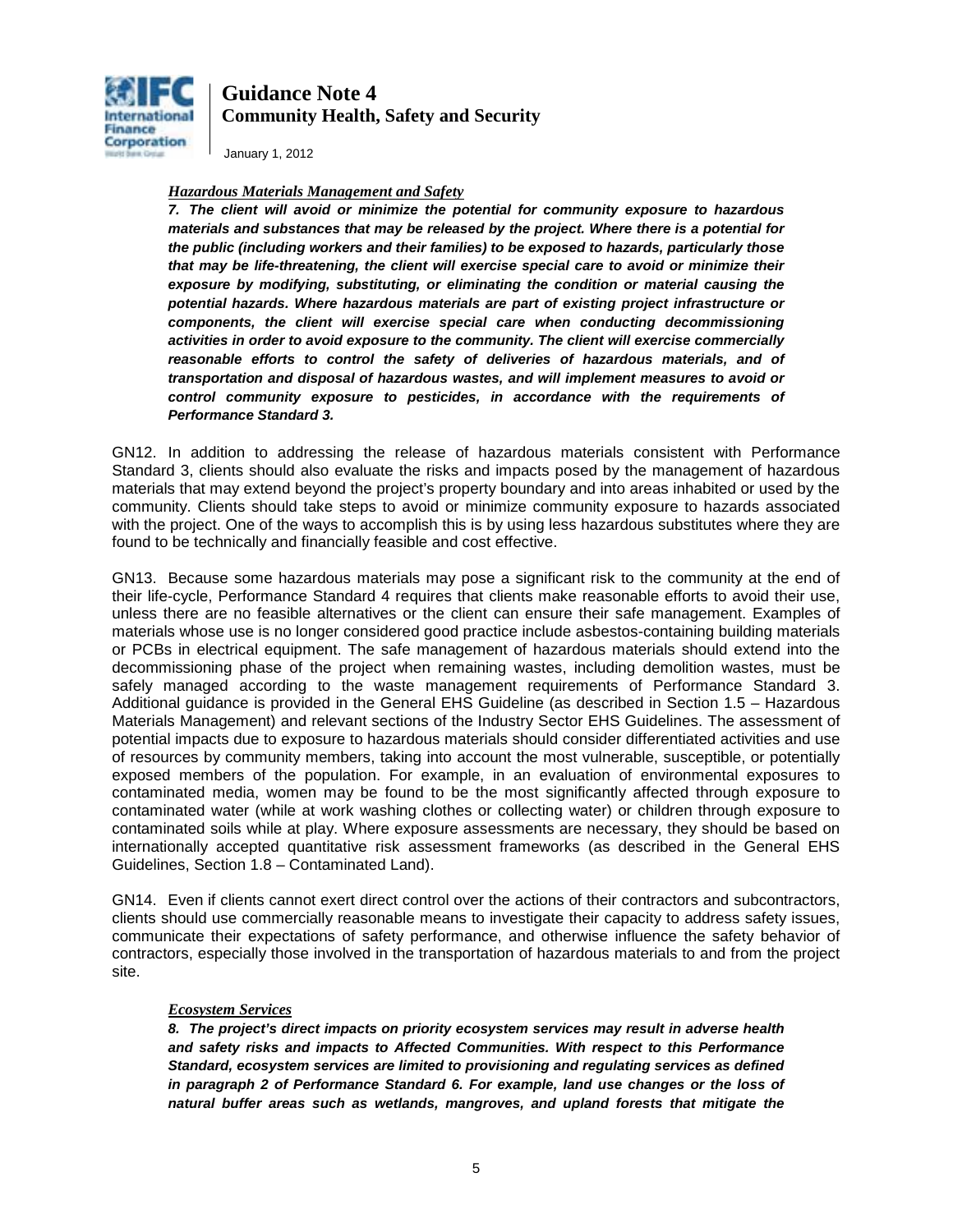

January 1, 2012

*effects of natural hazards such as flooding, landslides, and fire, may result in increased vulnerability and community safety-related risks and impacts. The diminution or degradation of natural resources, such as adverse impacts on the quality, quantity, and availability of freshwater,2 may result in health-related risks and impacts. Where appropriate and feasible, the client will identify those risks and potential impacts on priority ecosystem services that may be exacerbated by climate change. Adverse impacts should be avoided, and if these impacts are unavoidable, the client will implement mitigation measures in accordance with paragraphs 24 and 25 of Performance Standard 6. With respect to the use of and loss of access to provisioning services, clients will implement mitigation measures in accordance with paragraphs 25–29 of Performance Standard 5. \_\_\_\_\_\_\_\_\_\_\_\_\_\_\_\_\_\_\_\_\_\_\_\_\_\_\_\_\_\_\_\_\_\_\_\_\_\_\_\_\_\_\_\_\_\_\_\_\_\_\_\_\_\_\_\_\_\_\_*

*<sup>2</sup> Freshwater is an example of provisioning ecosystem services.* 

GN15. These requirements primarily apply to projects that may result in significant changes to the physical environment, such as natural vegetation cover, existing topography, and hydrologic regimes including projects such as mining, industrial parks, roads, airports, pipelines, and new agricultural development. In these cases, special precautions should be followed to prevent geological instability, safely manage storm water flow, prevent a reduction in the availability of surface water and groundwater for human and agricultural use (depending on the sources of water that the community has traditionally relied on), and prevent degradation in the quality of these resources. These requirements also apply to soil resources used by the community for agricultural or other purposes. Climate-dependent projects (i.e. those projects whose operation is closely tied to local or regional hydrologic regimes) such as hydroelectric power, water and sanitation, irrigated and rain-fed agriculture and forestry; projects that make use of freshwater resources in their manufacturing processes (i.e., for production or for cooling needs) and projects potentially subject to coastal or river flooding or landslides, should evaluate potential impacts due to predicted or observed changes in hydrology, including a review of reasonably accessible historical hydrologic information (including frequency and intensity of hydrologic events) and scientifically projected trends. The evaluation of climate-related risks should include a discussion of potential changes in hydrologic scenarios, and the resulting potential impacts and mitigation measures considered in the design and operation of the project. This evaluation shall be commensurate with the availability of data and with the scale of the potential impacts.

GN16. Consistent with the requirements of Performance Standard 3, the quality of soil and water as well as other natural resources such as fauna and flora, woodlands, forest products and marine resources, should be protected so as not to pose an unacceptable risk to human health, safety, and the environment due to the presence of pollutants. These requirements also apply to the project's decommissioning phase, where the client should ensure that the ambient quality of the project site is compatible with its intended future use. General information on the management and use of renewable natural resources can be found in paragraphs 21 through 22 of Performance Standard 6 and its accompanying Guidance Note.

#### *Community Exposure to Disease*

*9. The client will avoid or minimize the potential for community exposure to water-borne, water-based, water-related, and vector-borne diseases, and communicable diseases that could result from project activities, taking into consideration differentiated exposure to and higher sensitivity of vulnerable groups. Where specific diseases are endemic in communities in the project area of influence, the client is encouraged to explore opportunities during the project life-cycle to improve environmental conditions that could help minimize their incidence.*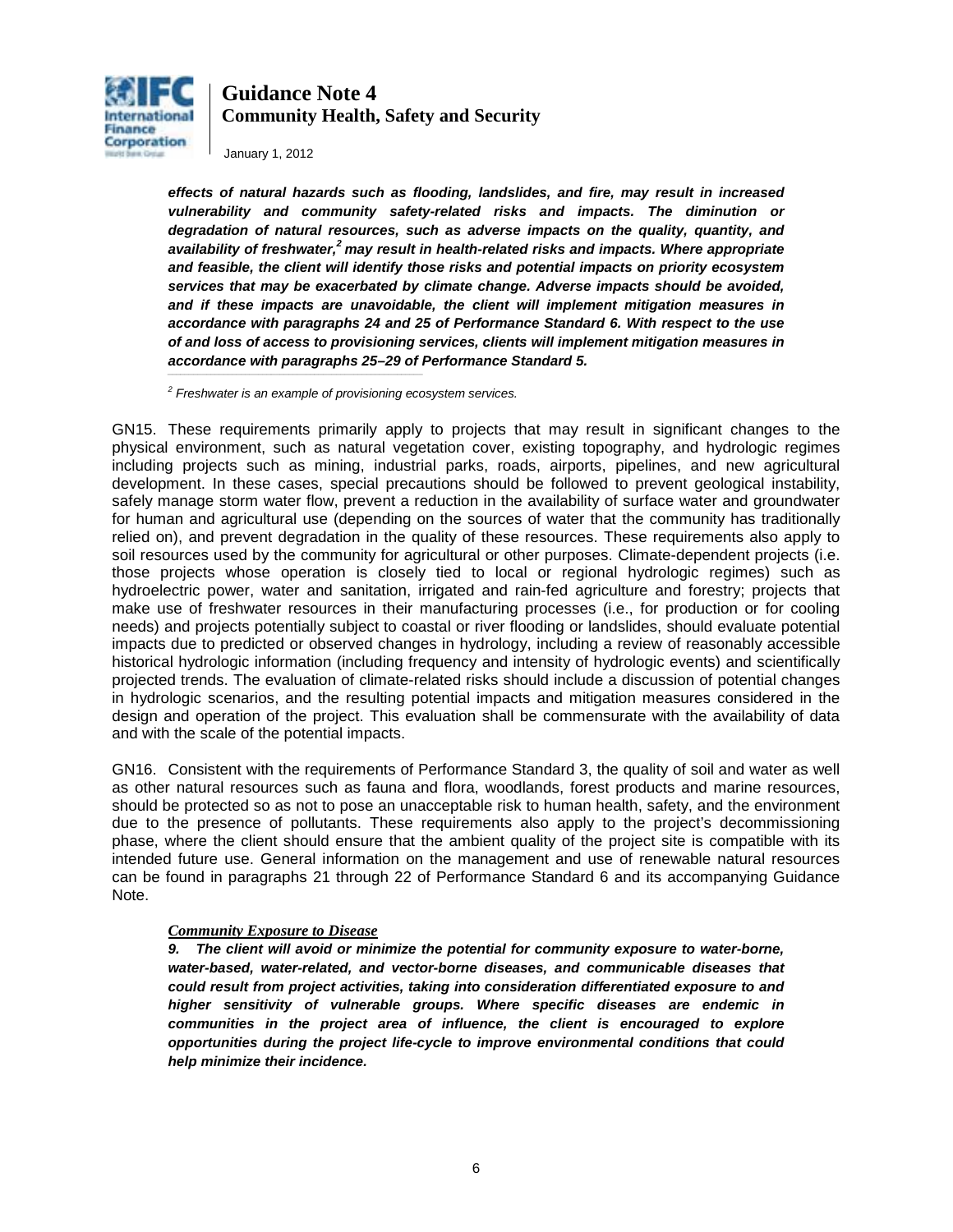

January 1, 2012

#### *10. The client will avoid or minimize transmission of communicable diseases that may be associated with the influx of temporary or permanent project labor.*

GN17. Paragraph 9 of Performance Standard 4 applies primarily to projects that may cause significant changes in the natural hydrologic regime of an area, such as dams and irrigation schemes or projects located in areas without proper sanitary wastewater discharge and treatment infrastructure. The waterborne diseases mentioned in Performance Standard 4 and the types of project activities that may contribute to their incidence are described in further detail in Annex B. The client is encouraged to find opportunities during the project life-cycle to improve environmental conditions, such as improvement in site drainage patterns, in order to limit possible habitats for vectors linked to water-based and waterrelated disease, or improvements in potable water availability or sanitary wastewater collection, treatment, or discharge, especially where these can be provided at marginal cost to the project. However, health impacts to potentially Affected Communities should be broadly considered and not just restricted to infectious diseases.<sup>GN[1](#page-6-0)</sup> In many settings, changes in natural vegetation and habitat have pronounced impacts on vector-borne diseases. Poorly designed surface water drainage and creation of construction pits and depressions can have potentially adverse impacts on adjacent local communities. Primary prevention through appropriate design and construction techniques is likely to be an extremely costeffective strategy if applied early during the front-end engineering design cycle. In contrast, retrofitting facilities and physical structures is expensive and difficult. Significant health improvements can be captured by careful design and construction improvements in four critical sectors: (i) housing; (ii) water and sanitation; (iii) transportation; and (iv) information and communication facilities. The public health implications, both positive and negative, of physical structures are often overlooked. Building and construction activity invariably alters habitats with the potential for both short- and long-term disease consequences. For example, water storage facilities may have significant consequences for the distribution and transmission of vector-borne diseases such as malaria, schistosomiasis, and dengue fever. The evaluation of potential health impacts should include consideration of potential changes to hydrologic regimes as described in paragraph GN16 above.

GN18. Consideration of typical communicable infectious diseases is equally important. Communicable diseases can pose a risk to the viability of businesses by affecting the availability of a labor pool, the productivity of the workforce, or even the customer base. Communicable diseases, also referred to as infectious diseases, are described as illnesses that are attributable to specific infectious agents or their toxic products that arise through transmission of these agents or their products from an infected person, animal, or inanimate reservoir to a susceptible host. Transmission may occur either directly or indirectly through an intermediate plant or animal host, vector, or the inanimate environment. Examples of communicable diseases include water-borne (e.g., amoebiaisis, cholera, and typhoid), water-related (e.g., malaria and arboviral disease), food-borne (e.g., botulism, hepatitis A, and Creutzfeldt-Jakob disease), respiratory diseases (e.g., influenzas, SARS, and tuberculosis), and sexually transmitted infections (STIs) (e.g., chlamydia, syphilis, HIV/AIDS, and gonorrhea). The spread of some communicable diseases can be difficult to control without a comprehensive approach involving community members, national and local governments, and in some cases, the support of international health agencies. At the community level, the client may want to engage with and call upon women in the community to help manage any communicable diseases, particularly due to women's primary role as caretakers of ill family and community members, and due to their vulnerability and their productive and reproductive roles.

GN19. The client should have adequate surveillance programs to screen the health of its workers, which may include documenting and reporting on existing diseases as required in paragraph 21 of Performance Standard 2. If the client proposes to bring in skilled third-country national workers for short-term

<span id="page-6-0"></span>GN1 There is a clear differentiation between the traditional definition of "public health" with its disease-specific focus and the more broadly defined "environmental health" which encompasses the "human living environment" (see Environmental Health: Bridging the Gap in the Bibliography).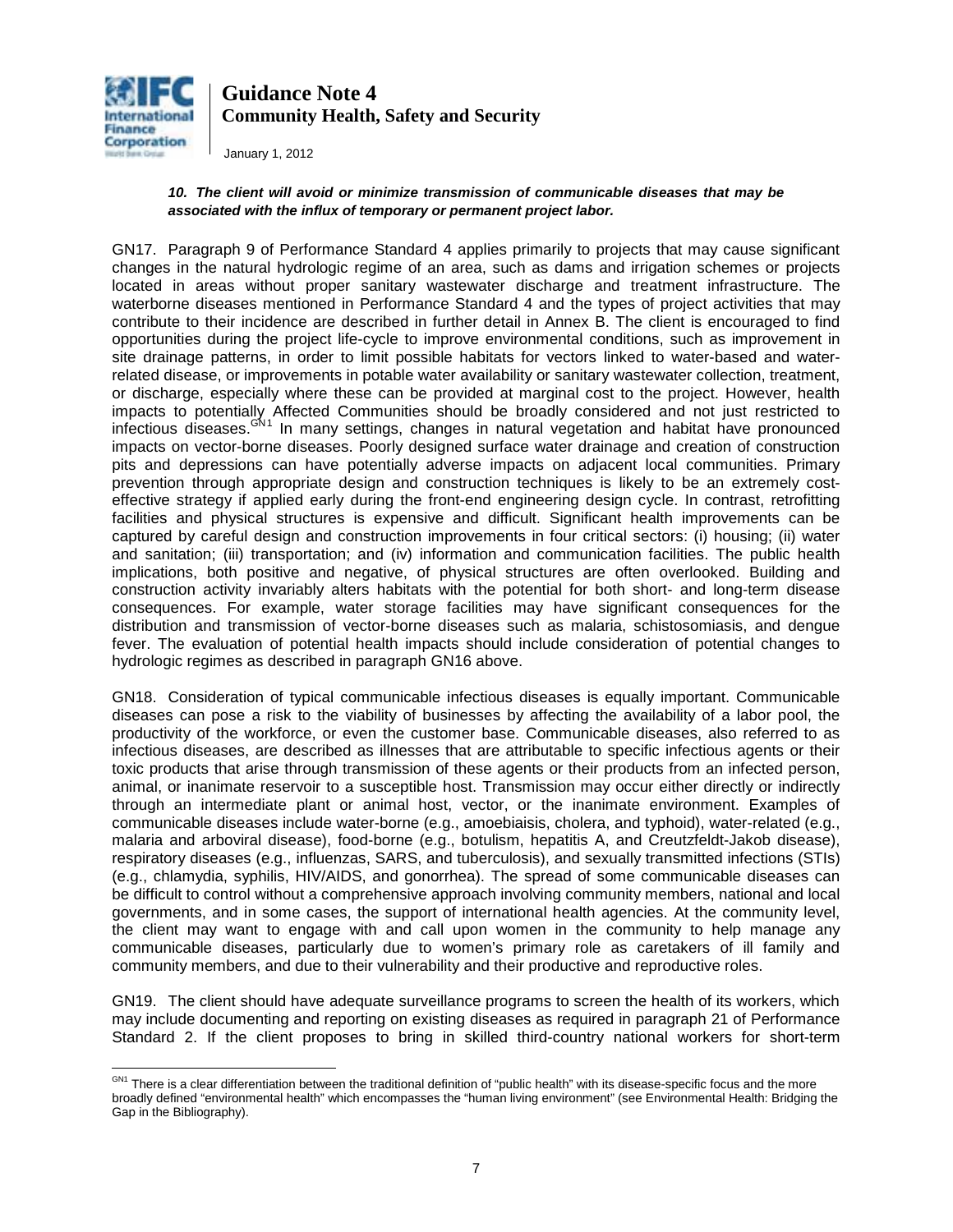

January 1, 2012

construction activities, then careful pre-employment screening should be considered. The disease burdens of many important communicable diseases (e.g., malaria, tuberculosis, influenza) can vary significantly from one region of the world to another. Disease resistance patterns can also vary significantly (e.g., multi-drug resistant tuberculosis). Therefore, the client should take precautions to avoid any inadvertent introduction of new or highly resistant diseases into host communities. Similarly, the reverse situation—host communities introducing diseases into "naïve" work populations—should also be anticipated and avoided. Within the local community (including workers and their families), the client is encouraged to play an active role to prevent the transmission of communicable diseases through communication and educational programs designed to raise awareness. If the client's workers are composed of a significant percentage of local community residents, they constitute an ideal "peer education" group for introducing positive health programs in host communities.

GN20. Employee or contractor actions can also have significant health impacts in relation to two key areas: (i) transmission of STIs, including HIV/AIDS; and (ii) fatalities and injuries. For example, in most settings, long-haul truckers have significantly higher rates of STIs than the host communities. Clients should carefully consider the use of specific education and training programs for transportation contractors. In the tourism industry, particularly in community contexts where there is a higher prevalence of STIs, the client may be able to prevent the further transmission of communicable diseases, after the construction phase, following best practice on the prevention of travel and tourism sexual exploitation that affects particularly women and children. The Code of Conduct for the Protection of Children from Sexual [Exploitation in Travel and Tourism](http://www.thecode.org/) offers practical guidance to suppliers of tourism services.

GN21. The client should also ensure that health information obtained as part of its efforts to prevent the transmission of communicable diseases, such as through the use of pre-employment medical exams and other forms of health screening, will not be used for exclusion from employment or any other form of discrimination. For further details on good practices to address HIV/AIDS, see [IFC's Good Practice Note](http://www1.ifc.org/wps/wcm/connect/topics_ext_content/ifc_external_corporate_site/ifc+sustainability/publications/publications_gpn_hivaids__wci__1319576749797)  [on HIV/AIDS in the Workplace,](http://www1.ifc.org/wps/wcm/connect/topics_ext_content/ifc_external_corporate_site/ifc+sustainability/publications/publications_gpn_hivaids__wci__1319576749797) and the HIV/AIDS Resource [Guide for the Mining Sector.](http://www1.ifc.org/wps/wcm/connect/topics_ext_content/ifc_external_corporate_site/ifc+sustainability/publications/publications_gpn_hivaids-mining)

#### *Emergency Preparedness and Response*

*11. In addition to the emergency preparedness and response requirements described in Performance Standard 1, the client will also assist and collaborate with the Affected Communities, local government agencies, and other relevant parties, in their preparations to respond effectively to emergency situations, especially when their participation and collaboration are necessary to respond to such emergency situations. If local government agencies have little or no capacity to respond effectively, the client will play an active role in preparing for and responding to emergencies associated with the project. The client will document its emergency preparedness and response activities, resources, and responsibilities, and will disclose appropriate information to Affected Communities, relevant government agencies, or other relevant parties.* 

GN22. Where the consequences of emergency events are likely to extend beyond the project property boundary or beyond the Affected Community or originate outside of the project property boundary (e.g., hazardous material spill during transportation on public roadways), the client is required to design emergency response plans based on the risks to the health and safety of the Affected Community and other stakeholders. Emergency plans should be developed in close collaboration and consultation with potentially Affected Communities and other stakeholders and should include detailed preparation to safeguard the health and safety of workers and the communities in the event of an emergency. Further requirements and guidance on this subject, including some of the basic elements of emergency preparedness and response plans, are provided in Performance Standard 1, and the accompanying Guidance Note 1.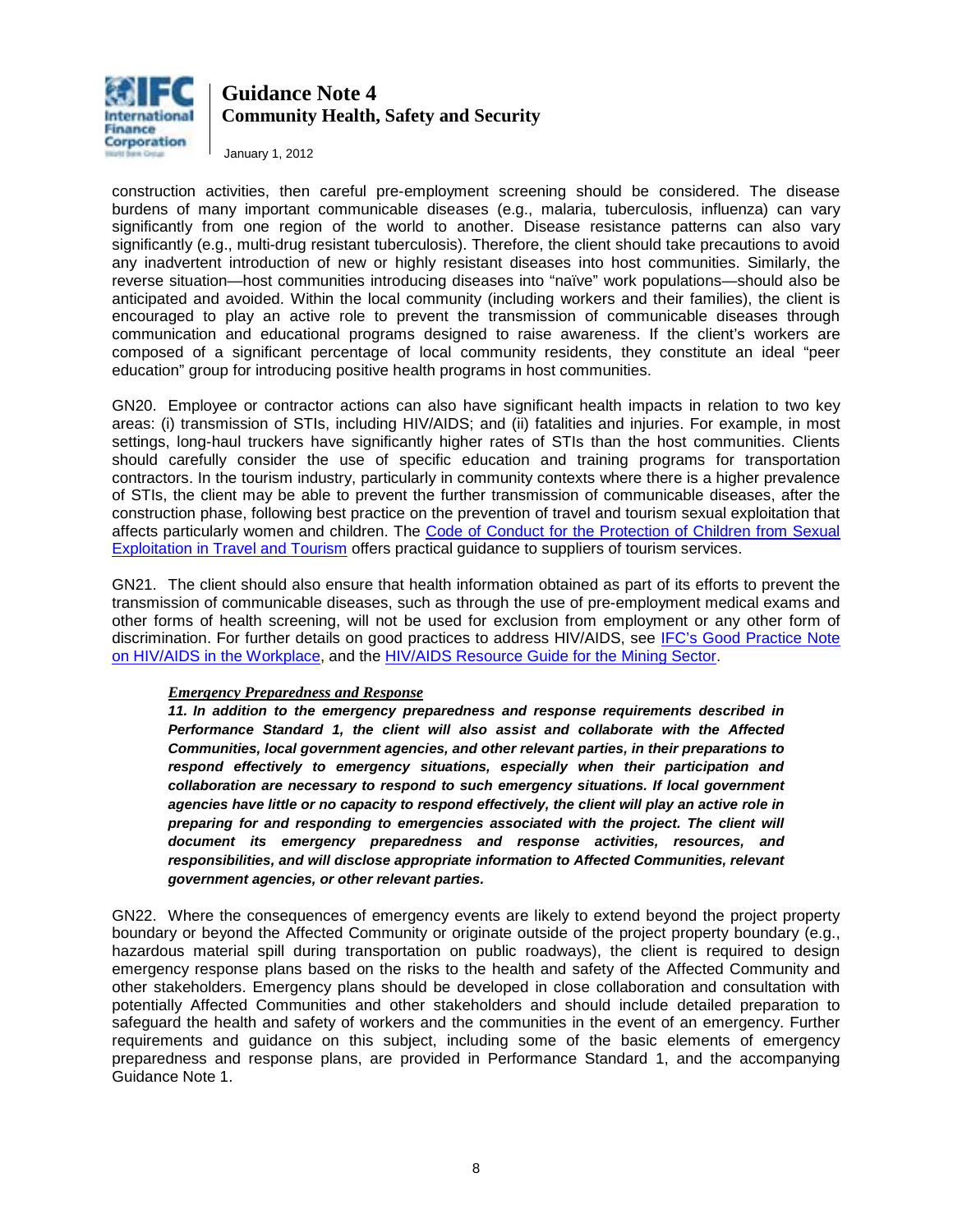

January 1, 2012

GN23. The client should provide relevant local authorities, emergency services, and the Affected Communities and other stakeholders with information on the nature and extent of environmental and human health effects that may result from routine operations and unplanned emergencies at the project facility. Information campaigns should describe appropriate behavior and safety measures in the event of an incident, as well as actively seek views concerning risk management and Affected Community or other stakeholder preparedness. In addition, clients should consider including the Affected Community and other stakeholders in regular training exercises (e.g., simulations, drills, and debriefs of exercises and actual events) to familiarize them with proper procedures in the event of an emergency. Emergency plans should address the following aspects of emergency response and preparedness:

- Specific emergency response procedures
- **Trained emergency response teams**
- **Emergency contacts and communication systems/protocols**
- Procedures for interaction with local and regional emergency and health authorities
- Permanently stationed emergency equipment and facilities (e.g., first aid stations, fire extinguishers/hoses, sprinkler systems)
- Protocols for fire truck, ambulance, and other emergency vehicle services
- Evacuation routes and meeting points
- **•** Drills (annual or more frequently as necessary)

*\_\_\_\_\_\_\_\_\_\_\_\_\_\_\_\_\_\_\_\_\_\_\_\_\_\_\_\_\_\_\_\_\_\_\_\_\_\_\_\_\_\_\_\_\_\_\_\_\_\_\_\_\_\_\_\_\_*

Additional guidance is provided in the [General EHS Guidelines](http://www1.ifc.org/wps/wcm/connect/topics_ext_content/ifc_external_corporate_site/ifc+sustainability/risk+management/sustainability+framework/sustainability+framework+-+2006/environmental%2C+health%2C+and+safety+guidelines/ehsguidelines) [\(Section 3.7 – Emergency Preparedness](http://www1.ifc.org/wps/wcm/connect/dd673400488559ae83c4d36a6515bb18/3%2BCommunity%2BHealth%2Band%2BSafety.pdf?MOD=AJPERES)  [and Response\)](http://www1.ifc.org/wps/wcm/connect/dd673400488559ae83c4d36a6515bb18/3%2BCommunity%2BHealth%2Band%2BSafety.pdf?MOD=AJPERES) and the relevant section of the Industry Sector EHS Guidelines.

#### *Security Personnel*

*12. When the client retains direct or contracted workers to provide security to safeguard its personnel and property, it will assess risks posed by its security arrangements to those within and outside the project site. In making such arrangements, the client will be guided by the principles of proportionality and good international practice<sup>3</sup> in relation to hiring, rules of conduct, training, equipping, and monitoring of such workers, and by applicable law. The client will make reasonable inquiries to ensure that those providing security are not implicated in past abuses; will train them adequately in the use of force (and where applicable, firearms), and appropriate conduct toward workers and Affected Communities;*  and require them to act within the applicable law. The client will not sanction any use of force except when used for preventive and defensive purposes in proportion to the nature *and extent of the threat. The client will provide a grievance mechanism for Affected Communities to express concerns about the security arrangements and acts of security personnel.* 

*13. The client will assess and document risks arising from the project's use of government security personnel deployed to provide security services. The client will seek to ensure that security personnel will act in a manner consistent with paragraph 12 above, and encourage the relevant public authorities to disclose the security arrangements for the client's facilities to the public, subject to overriding security concerns.*

*<sup>3</sup> Including practice consistent with the United Nation's (UN) Code of Conduct for Law Enforcement Officials, and UN Basic Principles on the Use of Force and Firearms by Law Enforcement Officials.*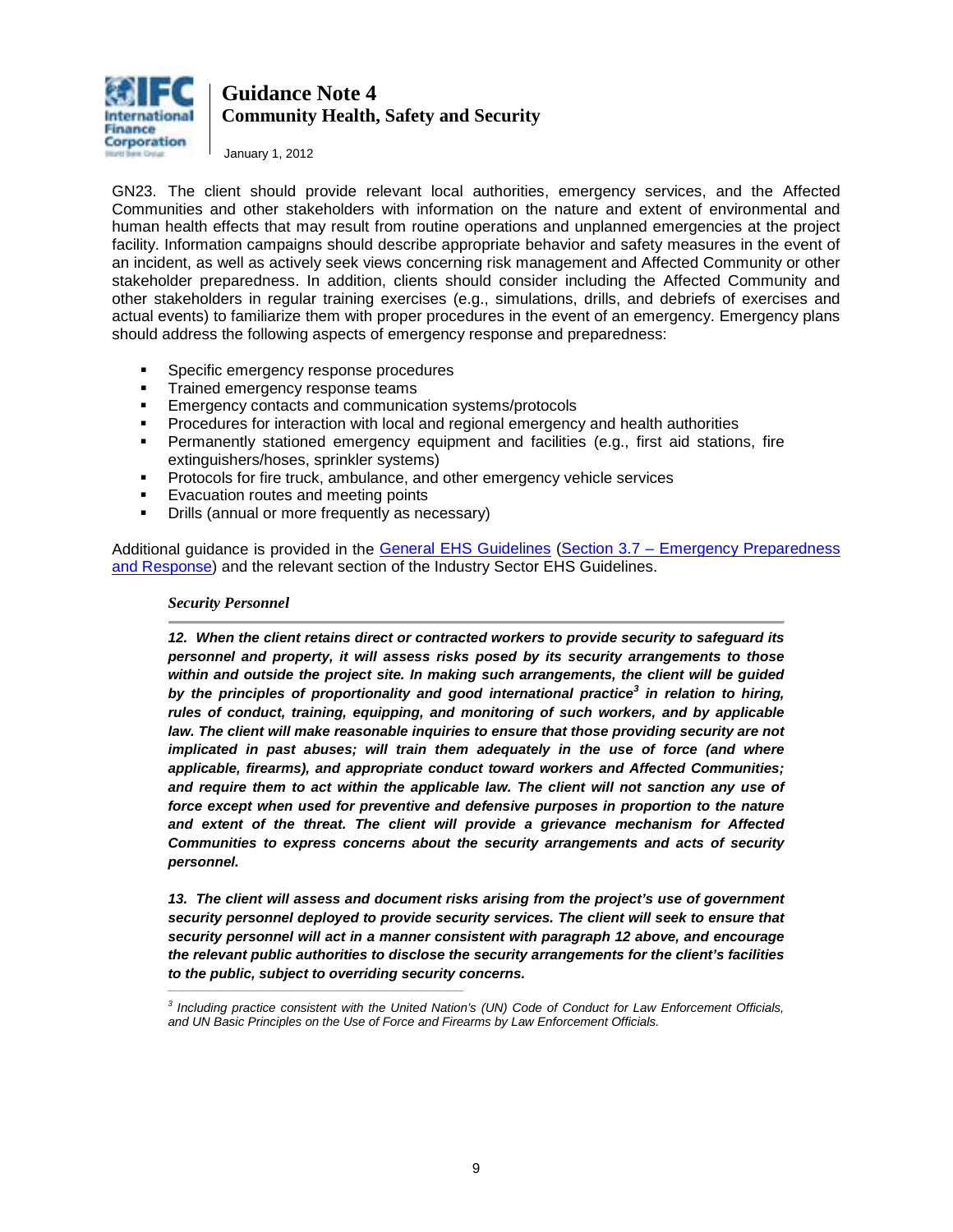

January 1, 2012

#### *14. The client will consider and, where appropriate, investigate all allegations of unlawful or abusive acts of security personnel, take action (or urge appropriate parties to take action) to prevent recurrence, and report unlawful and abusive acts to public authorities.*

GN24. Security arrangements to protect a client's personnel and property will typically depend in large part on security risks in the operating environment, though other factors, such as company policy or the need to protect intellectual property or hygiene in production operations, can also influence security decisions. In determining what security arrangements and equipment are necessary, clients should apply the principle of proportionality. In many circumstances, a night watchman may be all that is required, together with some basic security awareness training for staff, sign-posting, or well-placed lighting and fences. In more complex security environments, the client may have to directly employ further security personnel or engage private security contractors, or even work directly with public security forces.

GN25. It is important for clients to assess and understand the risks involved in their operations, based on reliable and regularly updated information. For clients with small operations in stable settings, a review of the operating environment can be relatively straightforward. For larger operations or those in unstable environments, the review will be a more complex and thorough risks and impacts identification process that may need to consider political, economic, legal, military, and social developments, any patterns and causes of violence and potential for future conflicts. It may be necessary for clients to also assess the record and capacity of law enforcement and judicial authorities to respond appropriately and lawfully to violent situations. If there is social unrest or conflict in the project's area of influence, the client should understand not only the risks posed to its operations and personnel but also whether its operations could create or exacerbate conflict. Conversely, if the client's operations involving the use of security personnel are consistent with Performance Standard 4, they may avoid or mitigate adverse impacts on the situation and contribute to the improvement of security conditions around the project area. Clients should consider security risks associated with the entire range and all stages of their operational activities, including personnel, products, and materials being transported. The risks and impacts identification process should also address negative impacts on workers and the surrounding communities, such as the potential for increased communal tensions due to the presence of security personnel or the risk of theft and circulation of firearms used by security personnel.

GN26. Community engagement is a central aspect of an appropriate security strategy, as good relations with workers and communities can be the most important guarantee of security. Clients should communicate their security arrangements to workers and Affected Communities, subject to overriding safety and security needs, and involve them in discussions about the security arrangements through the community engagement process described in Performance Standard 1.

GN27. Men and women usually have different security needs and experiences. Thus, in order to increase the chances of operational success, security personnel may need to consider the impact of their activities on local women, men, boys, and girls. Awareness of culturally-specific gender issues will help security staff to adjust to the Affected Community and to be more responsive to the cultural milieu in which they work, which can enhance local acceptance of the presence of private security staff. Clients may consider the inclusion of female security staff who not only can conduct searches on women, but may be obled to take a different encrease in identifying and bandling acqurity rights  $^{GN2}$  $^{GN2}$  $^{GN2}$ who may also be able to take a different approach in identifying and handling security risks.

GN28. Clients should require the appropriate conduct of security personnel they employ or engage. Security personnel should have clear instructions on the objectives of their work and permissible actions. The level of detail of the instructions will depend on the scope of permitted actions (particularly if security personnel are permitted to use force and, in exceptional circumstances, firearms) and the number of

 $\overline{a}$ <sup>GN2</sup> Private Military and Security Companies and Gender (UN INSTRAW and the Geneva Centre for the Democratic Control of Armed Forces, DCAF, 2008).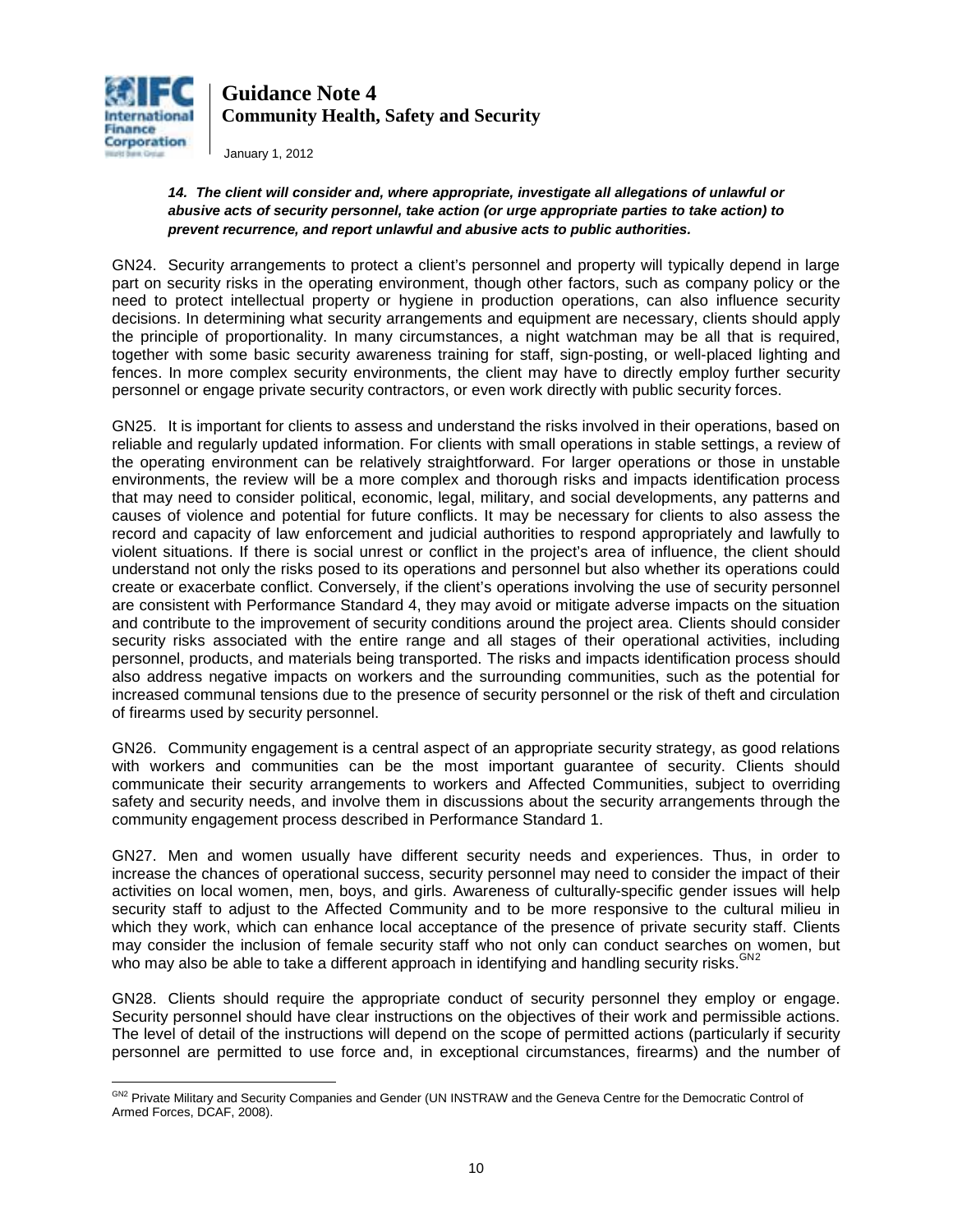

January 1, 2012

personnel. The instructions should be based on applicable law and professional standards. These instructions should be communicated as terms of employment and reinforced through periodic professional training.

GN29. If security personnel are permitted to use force, instructions must be clear on when and how force may be used, specifying that security personnel are permitted to use force only as a matter of last resort and only for preventive and defensive purposes in proportion to the nature and extent of the threat, and in a manner that respects human rights (see paragraph GN31 below). When the use of firearms is necessary, any firearms and ammunition issued should be licensed, recorded, stored securely, marked and disposed of appropriately. Security personnel should be instructed to exercise restraint and caution, clearly prioritizing prevention of injuries or fatalities and peaceful resolution of disputes. The use of physical force should be reported to and investigated by the client. Any injured persons should be transported to medical facilities.

GN30. The conduct of security personnel should be based on the principle that providing security and respecting human rights can and should be consistent. For example, if community members decide to associate, assemble, and speak out in opposition to the project, the client and any security personnel who interact with them should respect the right of the local communities to do so. The instructions for security personnel should also make clear that arbitrary or abusive use of force is prohibited.

GN31. Who provides security is as relevant as how security is provided. When employing or engaging any security personnel, the client should make reasonable inquiries to investigate the employment record and other available records, including any criminal record, of individuals or firms and should not employ or use any individuals or companies that have abused or violated human rights in the past. Clients should use only security professionals who are, and continue to be, adequately trained.

GN32. The client should record and investigate security incidents to identify any necessary corrective or preventive actions for continuing security operations. To promote accountability, the client (or other appropriate party such as the security contractor or appropriate public or military authority) should take corrective and/or disciplinary action to prevent or avoid a repetition if the incident was not handled according to instructions. Unlawful acts of any security personnel (whether employees, contractors, or public security forces) should be reported to the appropriate authorities (bearing in mind that clients may have to use their judgment about reporting violations if they have legitimate concerns about treatment of persons in custody). Clients should follow up on reported unlawful acts by actively monitoring the status of investigations and pressing for their proper resolution. The grievance mechanism required under Performance Standard 1 provides another avenue for workers, Affected Communities and other stakeholders to address concerns about security activities or personnel within the client's control or influence.

<span id="page-10-0"></span>GN33. There may be cases where the government decides to deploy public security forces to protect a client's operations, whether on a routine or as needed basis. In countries where it is illegal for companies to employ private security forces, the client may have no choice but to engage public security forces to protect its assets and employees. Governments have the primary responsibility for maintaining law and order and the decision-making authority with respect to deployments. Nonetheless, clients whose assets are being protected by public security forces have an interest in encouraging those forces to behave consistently with the requirements and principles set out above for private security personnel in order to promote and maintain good relations with the community, bearing in mind that public security forces may be unwilling to accept restrictions on their ability to use offensive force where they consider necessary. Clients are expected to communicate their principles of conduct to public security forces, and express their desire that security be provided in a manner consistent with those standards by personnel with adequate and effective training. The client should request the government to disclose information about the arrangements to the client and the community, subject to overriding safety and security needs. If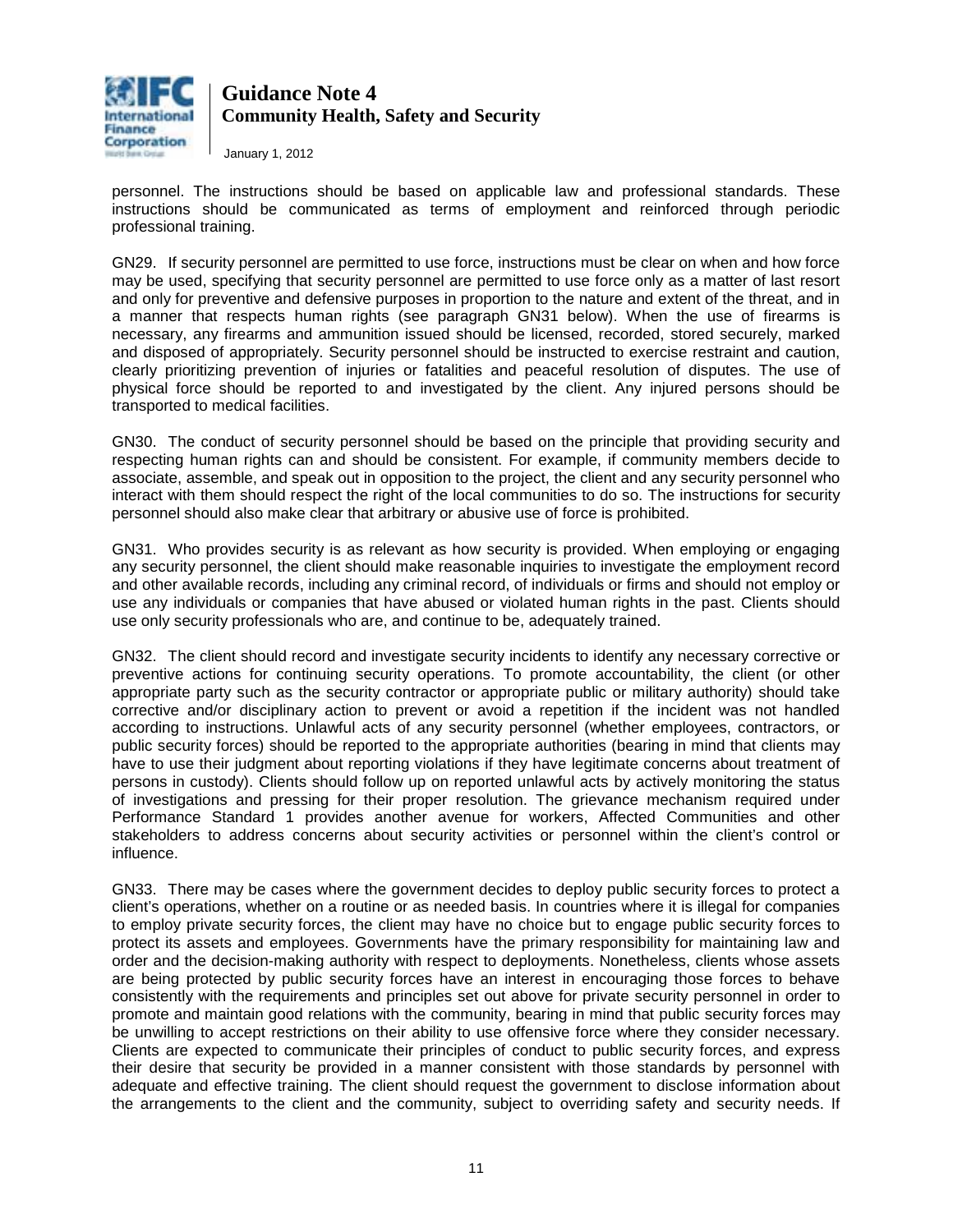

January 1, 2012

clients are required or requested to compensate the public security forces or provide equipment to them, and if the option of declining the request is not available or desirable, clients may choose to provide in kind compensation, such as food, uniform, or vehicles, rather than cash or lethal weapons. Clients should also try to implement restrictions, controls, and monitoring as necessary and possible under the circumstances to prevent misappropriation or use of the equipment in a manner that is not consistent with the principles and requirements set out above.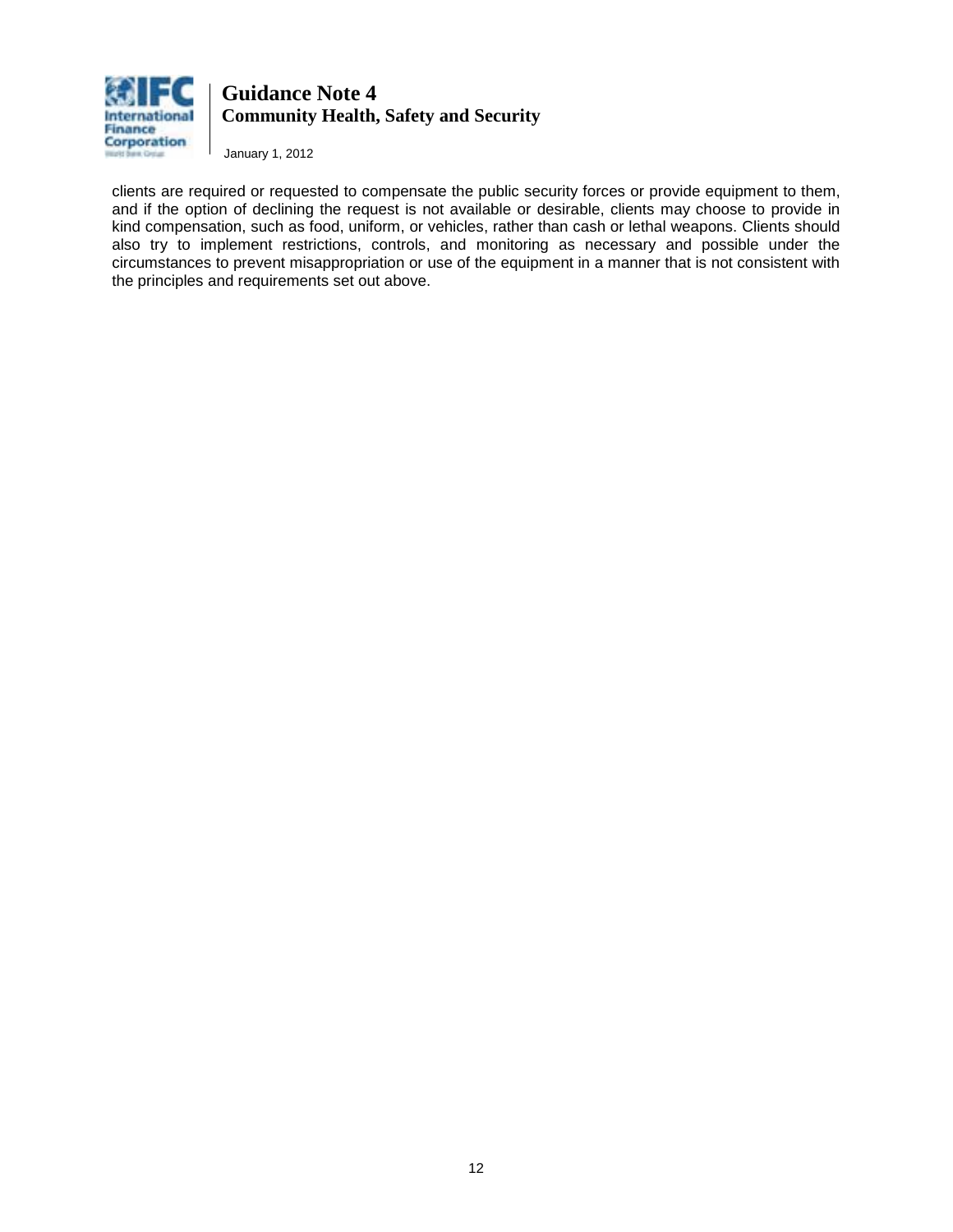

January 1, 2012

### **Annex A**

#### **Examples of Risk-based Criteria for Assessment of Dams**

In the case of dams and impoundments, external experts should base their evaluation of safety on specific risk criteria. External experts should initially refer to national regulations and methodologies. Should such regulations not be available in the country, existing, well-developed methodologies promulgated by authorities in countries with mature dam safety programs should be referred to and adapted as necessary to local conditions. In broad terms, risk assessment criteria may include the following aspects:

- **-** Design flood
- **-** Design earthquake (maximum credible event)
- **Properties of construction process and properties of construction materials**
- **Design philosophy**
- **Foundation conditions**
- **Height of dam and volume of materials contained**
- Quality control during construction
- **Management capacity of the client/operator**
- **Provisions for financial responsibility and closure**
- Financial resources for operation and maintenance, including closure when applicable
- **Population at risk downstream of the dam**
- Economic value of assets at risk in case of dam failure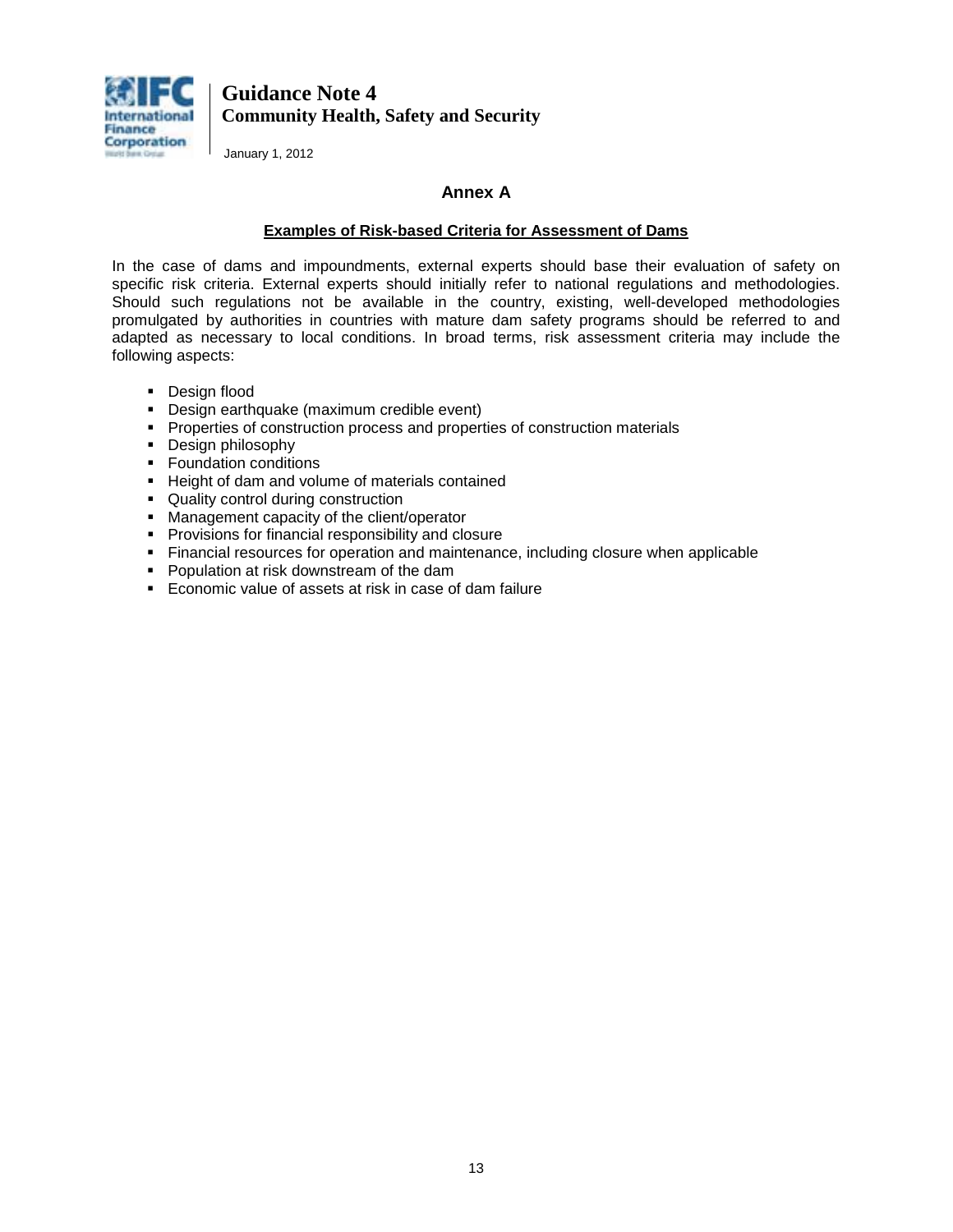

January 1, 2012

### **Annex B**

### **Definitions of Water Diseases**

| Waterborne                                                                                                                                                                                                                                                                      | Water-based                                                                                                                                                                                                                                                                                                                                                                                           | Water-related                                                                                                                                                                                                                                                                                                            | Water-washed                                                                                                                                              |
|---------------------------------------------------------------------------------------------------------------------------------------------------------------------------------------------------------------------------------------------------------------------------------|-------------------------------------------------------------------------------------------------------------------------------------------------------------------------------------------------------------------------------------------------------------------------------------------------------------------------------------------------------------------------------------------------------|--------------------------------------------------------------------------------------------------------------------------------------------------------------------------------------------------------------------------------------------------------------------------------------------------------------------------|-----------------------------------------------------------------------------------------------------------------------------------------------------------|
| Water-borne illnesses are those<br>caused by consuming water<br>contaminated by human, animal, or<br>chemical wastes. These diseases are<br>especially prevalent in areas lacking<br>access to adequate sanitation<br>facilities, and include diarrhea, cholera<br>and typhoid. | Water-based illnesses are caused by<br>parasites that spend at least part of<br>their life cycles in water. These<br>include guinea worm and<br>schistosomiasis.                                                                                                                                                                                                                                      | Water-related illnesses are those<br>transmitted by vectors that live and<br>breed in or around water. Vectors are<br>insects or animals that carry and<br>transmit parasites between infected<br>people or animals. This category of<br>disease includes malaria, transmitted<br>by mosquitoes.                         | Water-washed illnesses are those that<br>can be prevented through more<br>frequent hand washing and bathing,<br>including trachoma and<br>onchocerciasis. |
| • Contaminated water that is<br>consumed may result in water-<br>borne diseases including viral<br>hepatitis, typhoid, cholera,<br>dysentery and other diseases that<br>cause diarrhea                                                                                          | ■ Water-based diseases<br>and water-related vector-<br>borne diseases can result<br>from water supply projects<br>(including dams and<br>irrigation structures) that<br>inadvertently provide<br>habitats for mosquitoes<br>and snails that are<br>intermediate hosts of<br>parasites that cause<br>malaria, schistomsomisis,<br>lymphatic filariasis,<br>onchocerciasis and<br>Japanese encephalitis | • Water-related vector-<br>borne diseases can result<br>from water supply projects<br>(including dams and<br>irrigation structures) that<br>inadvertently provide<br>habitats for mosquitoes<br>that are intermediate<br>hosts of parasites that<br>cause malaria, lymphatic<br>filariasis, and Japanese<br>encephalitis | • Ascariasis (roundworm infection)<br>Ancylostomiasis (hookworm<br>infection)                                                                             |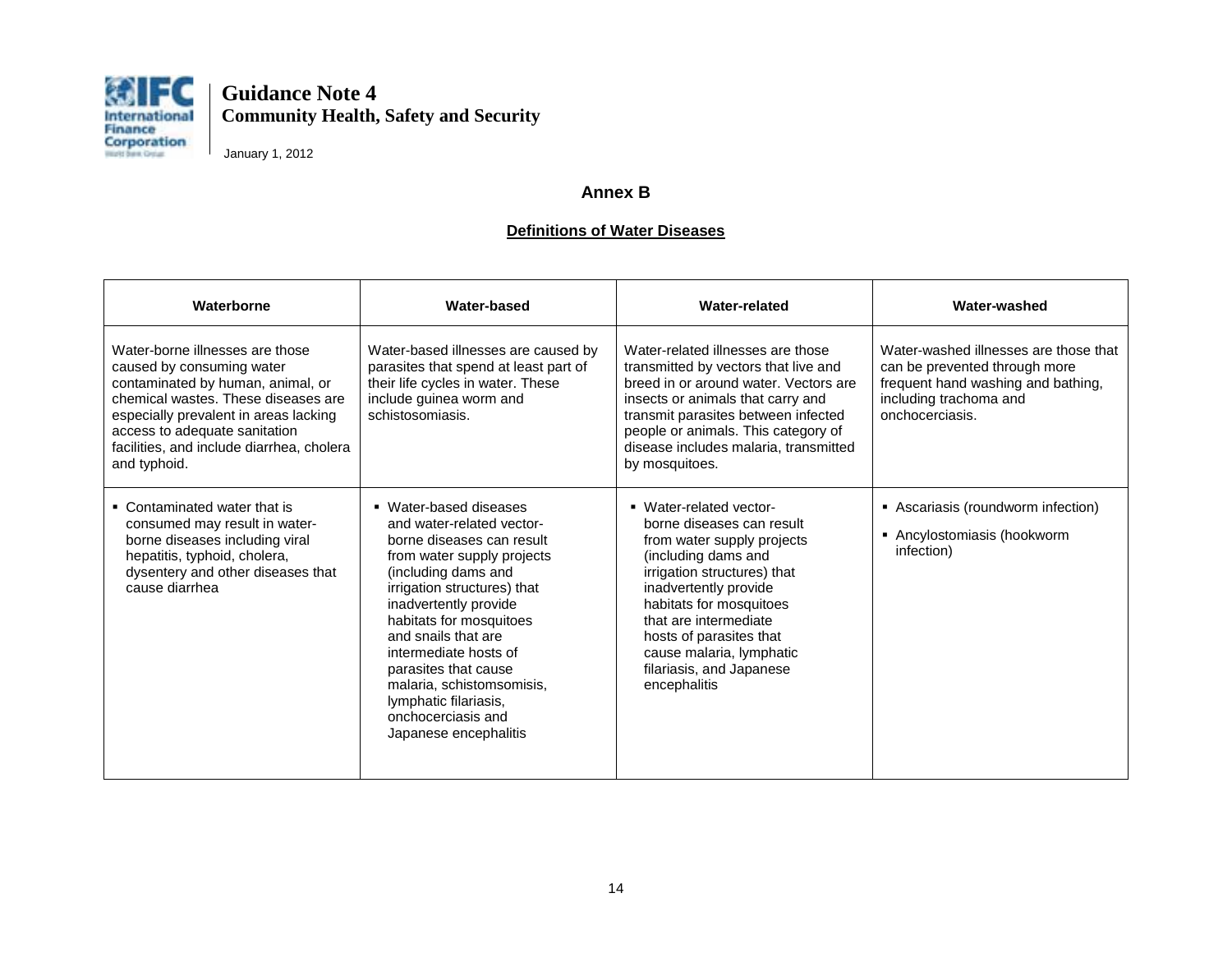

January 1, 2012

### **Annotated Bibliography**

Several of the requirements set out in the performance standard are based on principles expressed in the following international agreements and in related guidelines:

GRI (Global Reporting Initiative) and IFC (International Finance Corporation). 2009. "Embedding Gender in Sustainability Reporting: A Practitioner's Guide." GRI, Amsterdam, and IFC, Washington, DC. [http://www1.ifc.org/wps/wcm/connect/Topics\\_ext\\_content/ifc\\_external\\_corporate\\_site/IFC%20Su](http://www1.ifc.org/wps/wcm/connect/Topics_ext_content/ifc_external_corporate_site/IFC%20Sustainability/Publications/Publications_Report_GenderSustainabilityReporting__WCI__1319577300362?id=032d1d8048d2eb75bed7bf4b02f32852&WCM_Page.ResetAll=TRUE&CACHE=NONE&CONTENTCACHE=NONE&CONNECTORCACHE=NONE&SRV=Page) [stainability/Publications/Publications\\_Report\\_GenderSustainabilityReporting\\_\\_WCI\\_\\_131957730](http://www1.ifc.org/wps/wcm/connect/Topics_ext_content/ifc_external_corporate_site/IFC%20Sustainability/Publications/Publications_Report_GenderSustainabilityReporting__WCI__1319577300362?id=032d1d8048d2eb75bed7bf4b02f32852&WCM_Page.ResetAll=TRUE&CACHE=NONE&CONTENTCACHE=NONE&CONNECTORCACHE=NONE&SRV=Page) [0362?id=032d1d8048d2eb75bed7bf4b02f32852&WCM\\_Page.ResetAll=TRUE&CACHE=NONE&](http://www1.ifc.org/wps/wcm/connect/Topics_ext_content/ifc_external_corporate_site/IFC%20Sustainability/Publications/Publications_Report_GenderSustainabilityReporting__WCI__1319577300362?id=032d1d8048d2eb75bed7bf4b02f32852&WCM_Page.ResetAll=TRUE&CACHE=NONE&CONTENTCACHE=NONE&CONNECTORCACHE=NONE&SRV=Page) [CONTENTCACHE=NONE&CONNECTORCACHE=NONE&SRV=Page.](http://www1.ifc.org/wps/wcm/connect/Topics_ext_content/ifc_external_corporate_site/IFC%20Sustainability/Publications/Publications_Report_GenderSustainabilityReporting__WCI__1319577300362?id=032d1d8048d2eb75bed7bf4b02f32852&WCM_Page.ResetAll=TRUE&CACHE=NONE&CONTENTCACHE=NONE&CONNECTORCACHE=NONE&SRV=Page) This 90-page report helps organizations using the GRI Sustainability Reporting Framework embed material gender

issues in sustainability papers.

- ICMM (International Council for Mining and Metals). 2010. *Good Practice Guidance on Health Impact Assessment*. London: ICMM. [http://www.icmm.com/library/hia.](http://www.icmm.com/library/hia) This 90-page book offers a set of tools to help site practitioners assess and address the risks posed by hazards in the mining and metals sector.
- IFC (International Finance Corporation). 2002. "HIV/AIDS in the Workplace." Good Practice Note 2, IFC, Washington, DC. [http://www1.ifc.org/wps/wcm/connect/topics\\_ext\\_content/ifc\\_external\\_corporate\\_site/ifc+sustaina](http://www1.ifc.org/wps/wcm/connect/topics_ext_content/ifc_external_corporate_site/ifc+sustainability/publications/publications_gpn_hivaids__wci__1319576749797)

bility/publications/publications\_gpn\_hivaids\_wci\_\_1319576749797. This note outlines the costs of HIV/AIDS to businesses and gives companies concrete advice on designing and implementing workplace programs.

*———.*2004. *"*HIV/AIDS Guide for the Mining Sector: A Resource for Developing Stakeholder Competency and Compliance in Mining Communities in Southern Africa." IFC, Washington, DC. [http://www1.ifc.org/wps/wcm/connect/topics\\_ext\\_content/ifc\\_external\\_corporate\\_site/ifc+sustaina](http://www1.ifc.org/wps/wcm/connect/topics_ext_content/ifc_external_corporate_site/ifc+sustainability/publications/publications_gpn_hivaids-mining) [bility/publications/publications\\_gpn\\_hivaids-mining.](http://www1.ifc.org/wps/wcm/connect/topics_ext_content/ifc_external_corporate_site/ifc+sustainability/publications/publications_gpn_hivaids-mining) This HIV/AIDS resource guide gives steps for developing stakeholder competency in mining communities. It also introduces a new framework for management strategies and workplace prevention, as well as care and outreach programs to help combat the disease.

*———.*2007a. "3.0 Community Health and Safety." In *General Environmental, Health, and Safety Guidelines of the IFC*, 77–88. Washington, DC: IFC. [http://www1.ifc.org/wps/wcm/connect/dd673400488559ae83c4d36a6515bb18/3%2BCommunity](http://www1.ifc.org/wps/wcm/connect/dd673400488559ae83c4d36a6515bb18/3%2BCommunity%2BHealth%2Band%2BSafety.pdf?MOD=AJPERES) [%2BHealth%2Band%2BSafety.pdf?MOD=AJPERES.](http://www1.ifc.org/wps/wcm/connect/dd673400488559ae83c4d36a6515bb18/3%2BCommunity%2BHealth%2Band%2BSafety.pdf?MOD=AJPERES) Guidance for life and fire safety for new buildings accessible to the public can be found in subsection 3.3, "Life and Fire Safety."

*———.*2007b. *"*Environmental, Health, and Safety General Guidelines." IFC, Washington, DC. [http://www1.ifc.org/wps/wcm/connect/topics\\_ext\\_content/ifc\\_external\\_corporate\\_site/ifc+sustaina](http://www1.ifc.org/wps/wcm/connect/topics_ext_content/ifc_external_corporate_site/ifc+sustainability/risk+management/sustainability+framework/sustainability+framework+-+2006/environmental%2C+health%2C+and+safety+guidelines/ehsguidelines) [bility/risk+management/sustainability+framework/sustainability+framework+-](http://www1.ifc.org/wps/wcm/connect/topics_ext_content/ifc_external_corporate_site/ifc+sustainability/risk+management/sustainability+framework/sustainability+framework+-+2006/environmental%2C+health%2C+and+safety+guidelines/ehsguidelines) [+2006/environmental%2C+health%2C+and+safety+guidelines/ehsguidelines.](http://www1.ifc.org/wps/wcm/connect/topics_ext_content/ifc_external_corporate_site/ifc+sustainability/risk+management/sustainability+framework/sustainability+framework+-+2006/environmental%2C+health%2C+and+safety+guidelines/ehsguidelines) This technical guidance document informs those parts of the new policy structure related to environmental, health, and safety issues.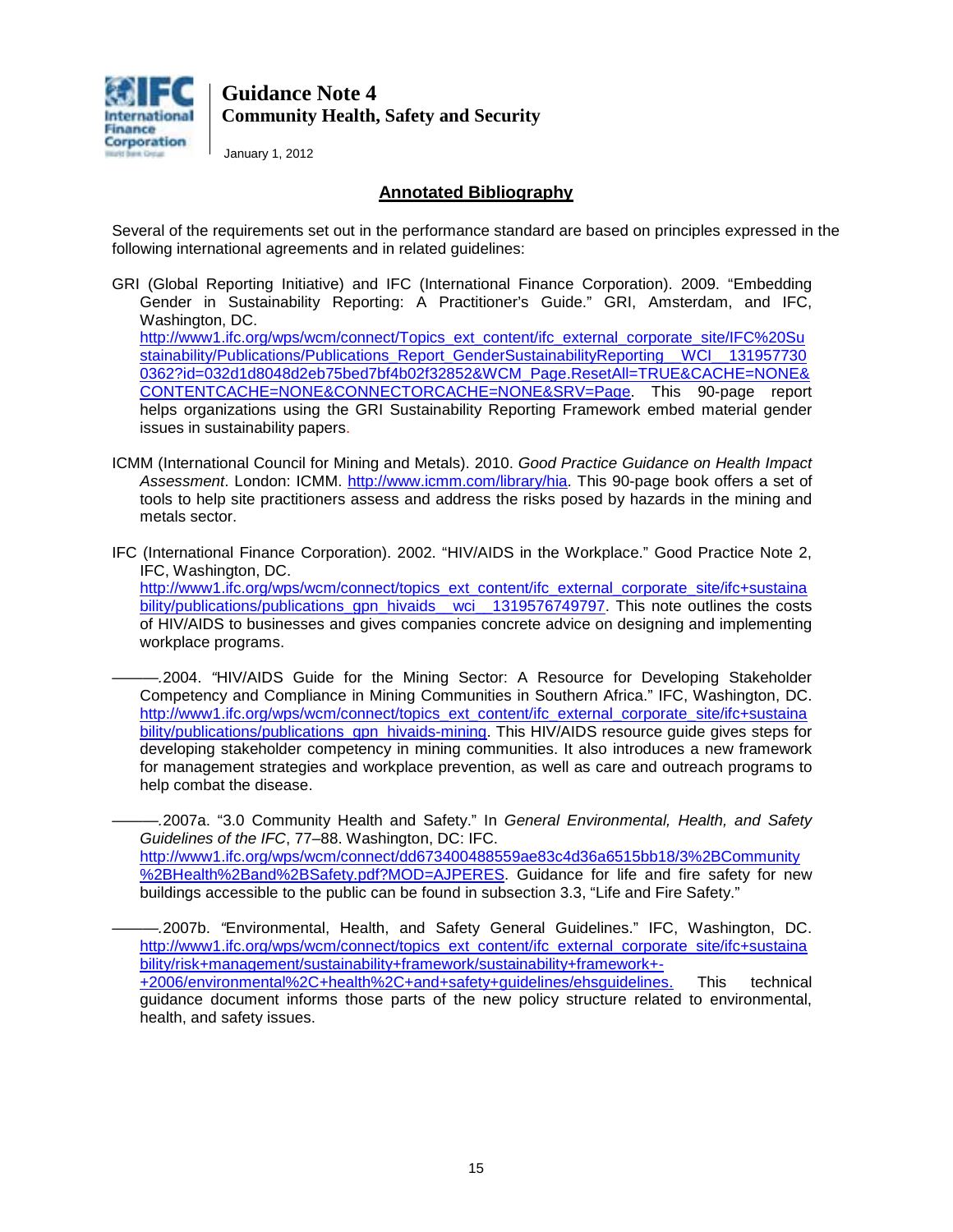

January 1, 2012

*———.*2009a. "Addressing Grievances from Project-Affected Communities. Guidance for Projects and Companies on Designing Grievance Mechanisms." Good Practice Note 7, IFC, Washington, DC.

[http://www1.ifc.org/wps/wcm/connect/Topics\\_ext\\_content/ifc\\_external\\_corporate\\_site/IFC%20Su](http://www1.ifc.org/wps/wcm/connect/Topics_ext_content/ifc_external_corporate_site/IFC%20Sustainability/Publications/Publications_GPN_Grievances?id=c45a0d8048d2e632a86dbd4b02f32852&WCM_Page.ResetAll=TRUE&CACHE=NONE&CONTENTCACHE=NONE&CONNECTORCACHE=NONE&SRV=Page) [stainability/Publications/Publications\\_GPN\\_Grievances?id=c45a0d8048d2e632a86dbd4b02f3285](http://www1.ifc.org/wps/wcm/connect/Topics_ext_content/ifc_external_corporate_site/IFC%20Sustainability/Publications/Publications_GPN_Grievances?id=c45a0d8048d2e632a86dbd4b02f32852&WCM_Page.ResetAll=TRUE&CACHE=NONE&CONTENTCACHE=NONE&CONNECTORCACHE=NONE&SRV=Page) [2&WCM\\_Page.ResetAll=TRUE&CACHE=NONE&CONTENTCACHE=NONE&CONNECTORCA](http://www1.ifc.org/wps/wcm/connect/Topics_ext_content/ifc_external_corporate_site/IFC%20Sustainability/Publications/Publications_GPN_Grievances?id=c45a0d8048d2e632a86dbd4b02f32852&WCM_Page.ResetAll=TRUE&CACHE=NONE&CONTENTCACHE=NONE&CONNECTORCACHE=NONE&SRV=Page) [CHE=NONE&SRV=Page.](http://www1.ifc.org/wps/wcm/connect/Topics_ext_content/ifc_external_corporate_site/IFC%20Sustainability/Publications/Publications_GPN_Grievances?id=c45a0d8048d2e632a86dbd4b02f32852&WCM_Page.ResetAll=TRUE&CACHE=NONE&CONTENTCACHE=NONE&CONNECTORCACHE=NONE&SRV=Page) This Good Practice Note provides expanded guidance for companies on basic principles of grievance management.

- *———.*2009b. "Introduction to Health Impact Assessment." IFC, Washington, DC. [http://www1.ifc.org/wps/wcm/connect/Topics\\_ext\\_content/ifc\\_external\\_corporate\\_site/IFC%20Su](http://www1.ifc.org/wps/wcm/connect/Topics_ext_content/ifc_external_corporate_site/IFC%20Sustainability/Publications/Publications_Handbook_HealthImpactAssessment__WCI__1319578475704?id=8fcfe50048d2f6259ab2bf4b02f32852&WCM_Page.ResetAll=TRUE&CACHE=NONE&CONTENTCACHE=NONE&CONNECTORCACHE=NONE&SRV=Page) stainability/Publications/Publications\_Handbook\_HealthImpactAssessment\_WCI\_\_1319578475 [704?id=8fcfe50048d2f6259ab2bf4b02f32852&WCM\\_Page.ResetAll=TRUE&CACHE=NONE&CO](http://www1.ifc.org/wps/wcm/connect/Topics_ext_content/ifc_external_corporate_site/IFC%20Sustainability/Publications/Publications_Handbook_HealthImpactAssessment__WCI__1319578475704?id=8fcfe50048d2f6259ab2bf4b02f32852&WCM_Page.ResetAll=TRUE&CACHE=NONE&CONTENTCACHE=NONE&CONNECTORCACHE=NONE&SRV=Page) [NTENTCACHE=NONE&CONNECTORCACHE=NONE&SRV=Page.](http://www1.ifc.org/wps/wcm/connect/Topics_ext_content/ifc_external_corporate_site/IFC%20Sustainability/Publications/Publications_Handbook_HealthImpactAssessment__WCI__1319578475704?id=8fcfe50048d2f6259ab2bf4b02f32852&WCM_Page.ResetAll=TRUE&CACHE=NONE&CONTENTCACHE=NONE&CONNECTORCACHE=NONE&SRV=Page) This document provides good practice guidance for conducting a health impact assessment on community health as a result of project development.
- INDEPTH (International Network for the Demographic Evaluation of Populations and Their Health in Developing Countries). [http://www.indepth-network.org.](http://www.indepth-network.org/) INDEPTH's members conduct longitudinal health and demographic evaluations of people in low- and middle-income countries. The organization's aim is to strengthen global capacity for health and demographic surveillance system. An extremely cost-effective and well-established program can transparently and longitudinally collect and evaluate a wide range of social, health, and economic survey data.
- International Alert. 2005. "Conflict-Sensitive Business Practice: Guidance for Extractive Industries." International **Alert, Condon.** [http://www.international](http://www.international-alert.org/sites/default/files/publications/conflict_sensitive_business_practice_foreword.pdf)[alert.org/sites/default/files/publications/conflict\\_sensitive\\_business\\_practiceforeword.pdf.](http://www.international-alert.org/sites/default/files/publications/conflict_sensitive_business_practice_foreword.pdf) This 15-page document provides a set of tools for companies that are concerned about improving their impact on host countries. It allows them to begin thinking more creatively about understanding and minimizing conflict risk and actively contributing to peace.
- IPIECA (International Petroleum Industry Environmental Conservation Association) and OGP (International Association of Oil and Gas Producers). 2005. "A Guide to Health Impact Assessment in the Oil and Gas Industry." IPIECA and OGP, London. [http://www.ipieca.org/library?tid\[\]=9&lang\[\]=28&datefilter\[value\]\[year\]=2005&keys=Health+Impact](http://www.ipieca.org/library?tid%5b%5d=9&lang%5b%5d=28&datefilter%5bvalue%5d%5byear%5d=2005&keys=Health+Impact+Assessment&x=16&y=9&=Apply) [+Assessment&x=16&y=9&=Apply.](http://www.ipieca.org/library?tid%5b%5d=9&lang%5b%5d=28&datefilter%5bvalue%5d%5byear%5d=2005&keys=Health+Impact+Assessment&x=16&y=9&=Apply) This pocket guide provides a summary checklist of activities to consider when conducting health impact assessments.
	- *———.*2006. "A Guide to Malaria Management Programmes in the oil and gas industry." IPIECA and OGP, London. [http://www.ipieca.org/library?date\\_filter\[value\]\[year\]=2006&keys=Malaria+](http://www.ipieca.org/library?date_filter%5bvalue%5d%5byear%5d=2006&keys=Malaria+%20management+programmes&x=17&y=7&=Apply)  [management+programmes&x=17&y=7&=Apply.](http://www.ipieca.org/library?date_filter%5bvalue%5d%5byear%5d=2006&keys=Malaria+%20management+programmes&x=17&y=7&=Apply) This pocket guide outlines and describes the scientific concepts, rationale, and value of malaria management programs (MMPs). The guide provides a broad overview of MMPs and templates such as implementation checklists and audit protocols that might typically form part of key activities when implementing MMPs in the oil and gas industry.
- Listorti, James A., and Fadi M. Doumani. 2001. "Environmental Health: Bridging the Gap." Discussion Paper 422, World Bank, Washington, DC. This paper, written by World Bank consultants, provides a detailed analysis of an approach to environmental health assessment.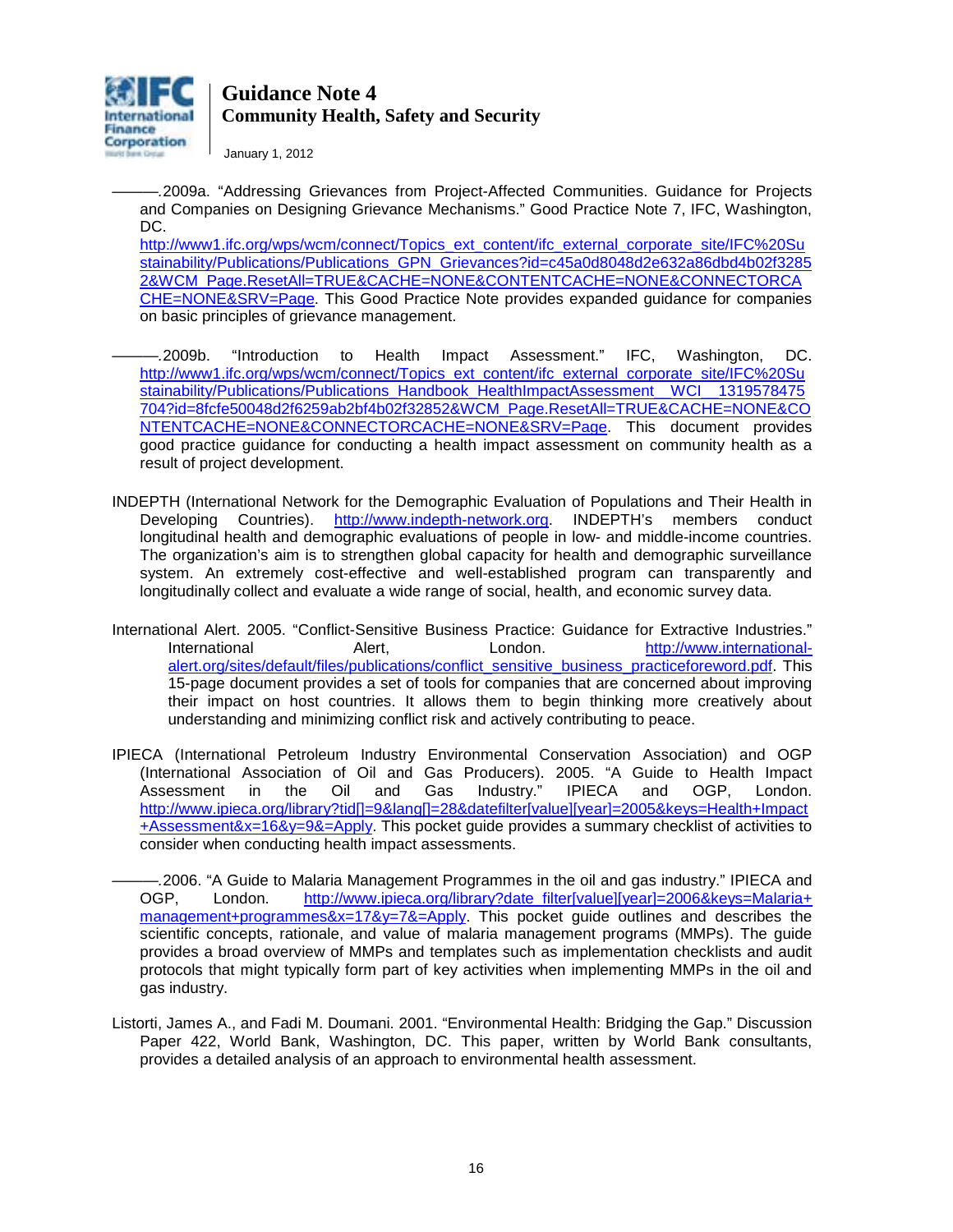

January 1, 2012

- OGP (International Association of Oil and Gas Producers). 2000. "Strategic Health Management: Principles and Guidelines for the Oil and Gas Industry." Report No. 6.88/307, OGP, London. [http://www.ogp.org.uk/pubs/307.pdf.](http://www.ogp.org.uk/pubs/307.pdf) This report provides a basis for incorporating workforce and community health considerations systematically into project planning and management.
- Tepelus, Camelia, ed. 2006. "For a Socially Responsible Tourism: Code of Conduct for the Protection of Children from Sexual Exploitation in Travel and Tourism." Code Secretariat, End Child Prostitution Child Pornography and Trafficking of Children for Sexual Purposes (ECPAT), New York. <http://www.thecode.org/> The code was developed with the support of ECPAT, the United Nations Children's Fund, and the United National World Tourism Organization.
- UN (United Nations). 1979. "Code of Conduct for Law Enforcement Officials." [http://www2.ohchr.org/english/law/codeofconduct.htm.](http://www2.ohchr.org/english/law/codeofconduct.htm)This document, adopted by the UN General Assembly, stipulates the code of conduct for law enforcement officials to uphold while serving and protecting all persons against illegal acts.
	- *———.*1990. *"*Basic Principles on the Use of Force and Firearms by Law Enforcement Officials." [http://www2.ohchr.org/english/law/firearms.htm.](http://www2.ohchr.org/english/law/firearms.htm) This document, adopted by the Eighth UN Congress on the Prevention of Crime and the Treatment of Offenders, provides rules and regulations for the use of firearms by law enforcement officials.
	- *———.*2006. "United Nations Convention on the Rights of Persons with Disabilities." UN, New York. [http://www.un.org/disabilities/convention/conventionfull.shtml.](http://www.un.org/disabilities/convention/conventionfull.shtml) The convention was adopted in 2006 and entered into force internationally in 2008. Its aim is to promote, protect, and ensure the full and equal enjoyment of all human rights and fundamental freedoms for all people with disability and to promote respect for their inherent dignity.
- UNEP. United Nations Environment Programme. "APELL: Awareness and Preparedness for Emergencies on a Local Level." [http://www.pnuma.org/industria\\_ing/emergencias\\_i.php.](http://www.pnuma.org/industria_ing/emergencias_i.php) Through this website, UNEP provides technical reports and other materials to assist disaster prevention and response planning in vulnerable areas.
- United Nations Global Compact Office. 2010. "Guidance on Responsible Business in Conflict-Affected and High-Risk Areas: A Resource for Companies and Investors." UN Global Compact, New York. [http://www.unglobalcompact.org/docs/issues\\_doc/Peace\\_and\\_Business/Guidance\\_RB.pdf.](http://www.unglobalcompact.org/docs/issues_doc/Peace_and_Business/Guidance_RB.pdf) This

45-page guide aims to assist companies in implementing responsible business practices in conflict-affected and high-risk areas.

UN-INSTRAW (United Nations International Research and Training Institute for the Advancement of Women\_ and DCAF (Geneva Centre for the Democratic Control of Armed Forces)*.* 2008*. "*Private Military and Security Companies and Gender." Practice Note 10, UN-INSTRAW, New York, and DCAF, Geneva.

[http://se2.dcaf.ch/serviceengine/Files/DCAF/47482/ipublicationdocument\\_singledocument/74834](http://se2.dcaf.ch/serviceengine/Files/DCAF/47482/ipublicationdocument_singledocument/74834401-5D00-4FA5-AD26-BB5A1A6A89E7/en/Practice%2BNote%2B10.pdf) [401-5D00-4FA5-AD26-BB5A1A6A89E7/en/Practice%2BNote%2B10.pdf.](http://se2.dcaf.ch/serviceengine/Files/DCAF/47482/ipublicationdocument_singledocument/74834401-5D00-4FA5-AD26-BB5A1A6A89E7/en/Practice%2BNote%2B10.pdf) This practice note provides a short introduction to the benefits of integrating gender issues into private security companies, as well as practical information on doing so.

United Kingdom and United States Governments. 2000. "The Voluntary Principles on Security and Human Rights." [http://www.voluntaryprinciples.org/.](http://www.voluntaryprinciples.org/) These principles balance the need for safety while respecting human rights. The document provides guidance on risk assessment, relations with public security, and relations with private security.